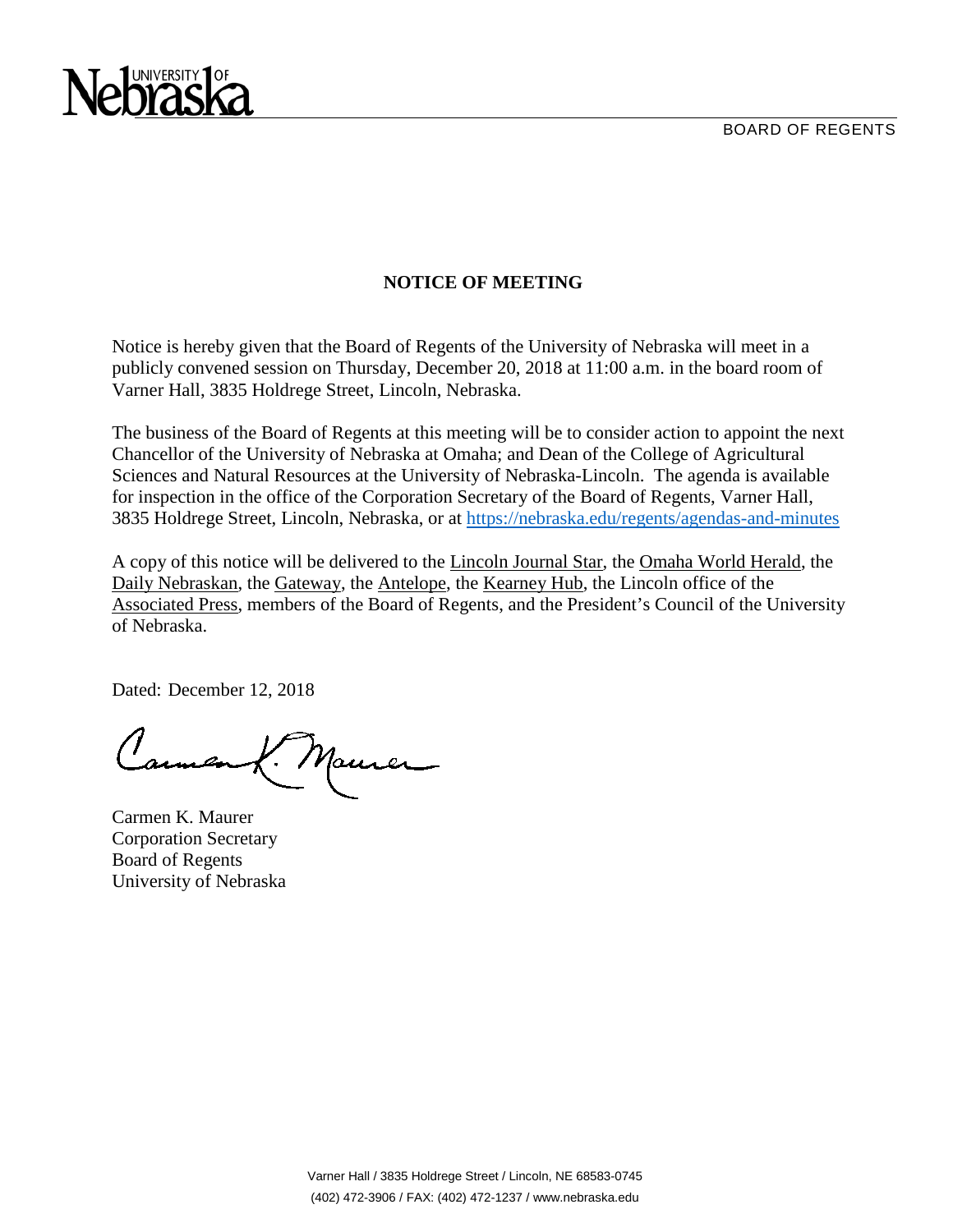# **AGENDA THE BOARD OF REGENTS OF THE UNIVERSITY OF NEBRASKA Varner Hall, 3835 Holdrege Street Lincoln, Nebraska 68583-0745 Thursday, December 20, 2018 11:00 a.m.**

## I. CALL TO ORDER

II. ROLL CALL

# III. APPROVAL OF MINUTES AND RATIFICATION OF ACTIONS TAKEN ON DECEMBER 4, 2018

## IV. PUBLIC COMMENT

The Standing Rules of the Board provide that any person who gives 24 hours' notice to the Corporation Secretary of the Board may speak to any item that is not on the agenda. In addition, any person may appear and address the Board of regents on any item on the agenda for this meeting. Each person will be given up to five minutes to make his or her remarks. Public comment will be limited to a period of 30 minutes.

#### V. UNIVERSITY CONSENT AGENDA

- A. ACADEMIC AFFAIRS
	- University of Nebraska
		- 1. President's Personnel Recommendations Addendum V-A-1

#### VI. ADJOURNMENT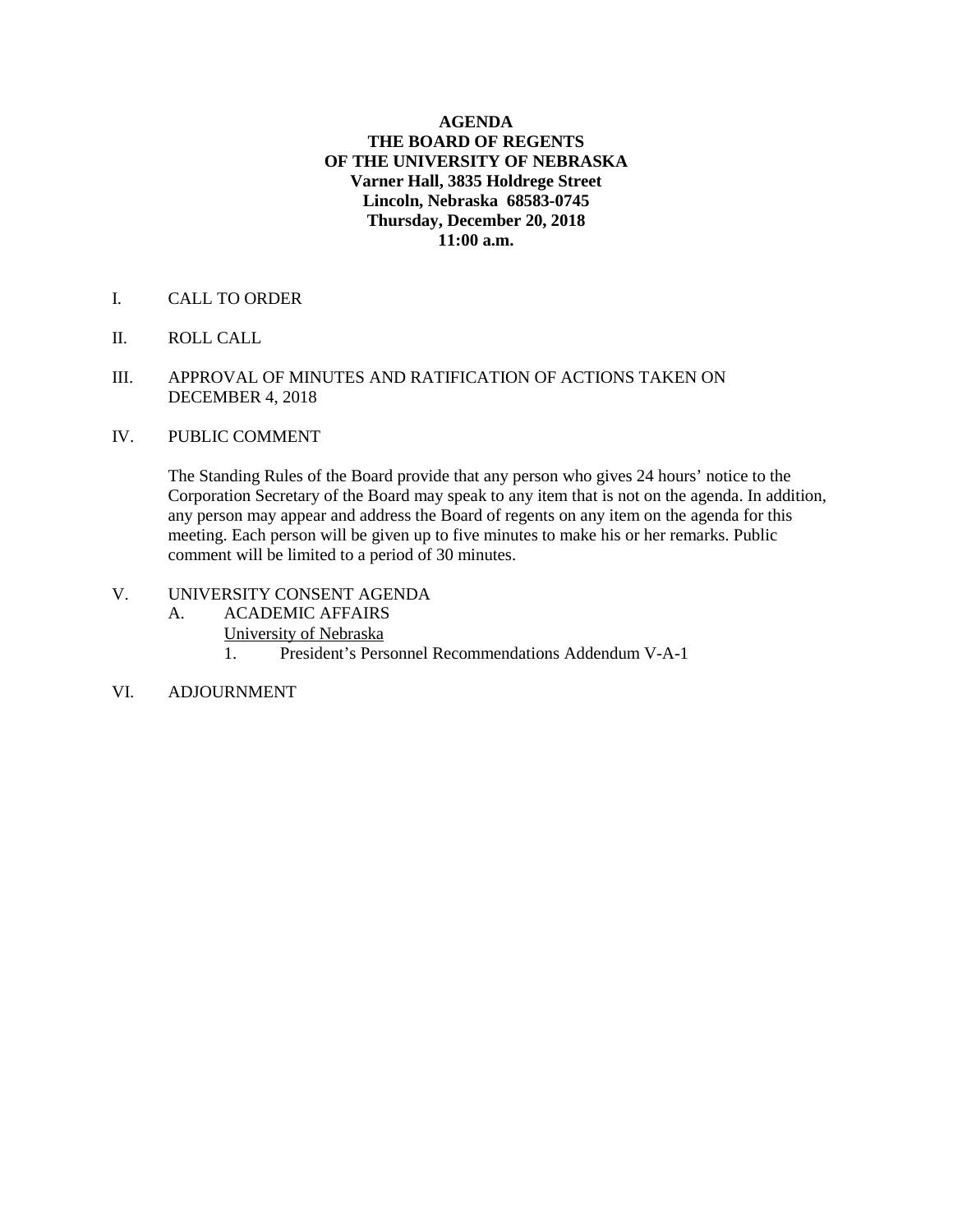#### **The President's Personnel Recommendations**

Meeting Date: December 20, 2018

### **Adjustments**

University of Nebraska at Omaha

Jeffrey P. Gold, Chancellor (Special), University of Nebraska at Omaha; add title of Chancellor effective 12/21/2018 with an anticipated end date of 6/30/2022 and \$100,000 annual administrative stipend. Remove title of Interim Chancellor effective 12/20/2018; all other University appointments held by Dr. Gold remain unchanged.

### University of Nebraska-Lincoln

Tiffany M. Heng-Moss, Dean (Special), College of Agricultural Sciences and Natural Resources; Professor (Continuous) Entomology; effective 1/1/2019, \$237,188, 1.00 FTE. Remove title Interim Dean, effective 12/31/2018. Salary includes an administrative stipend of \$21,563 as Dean.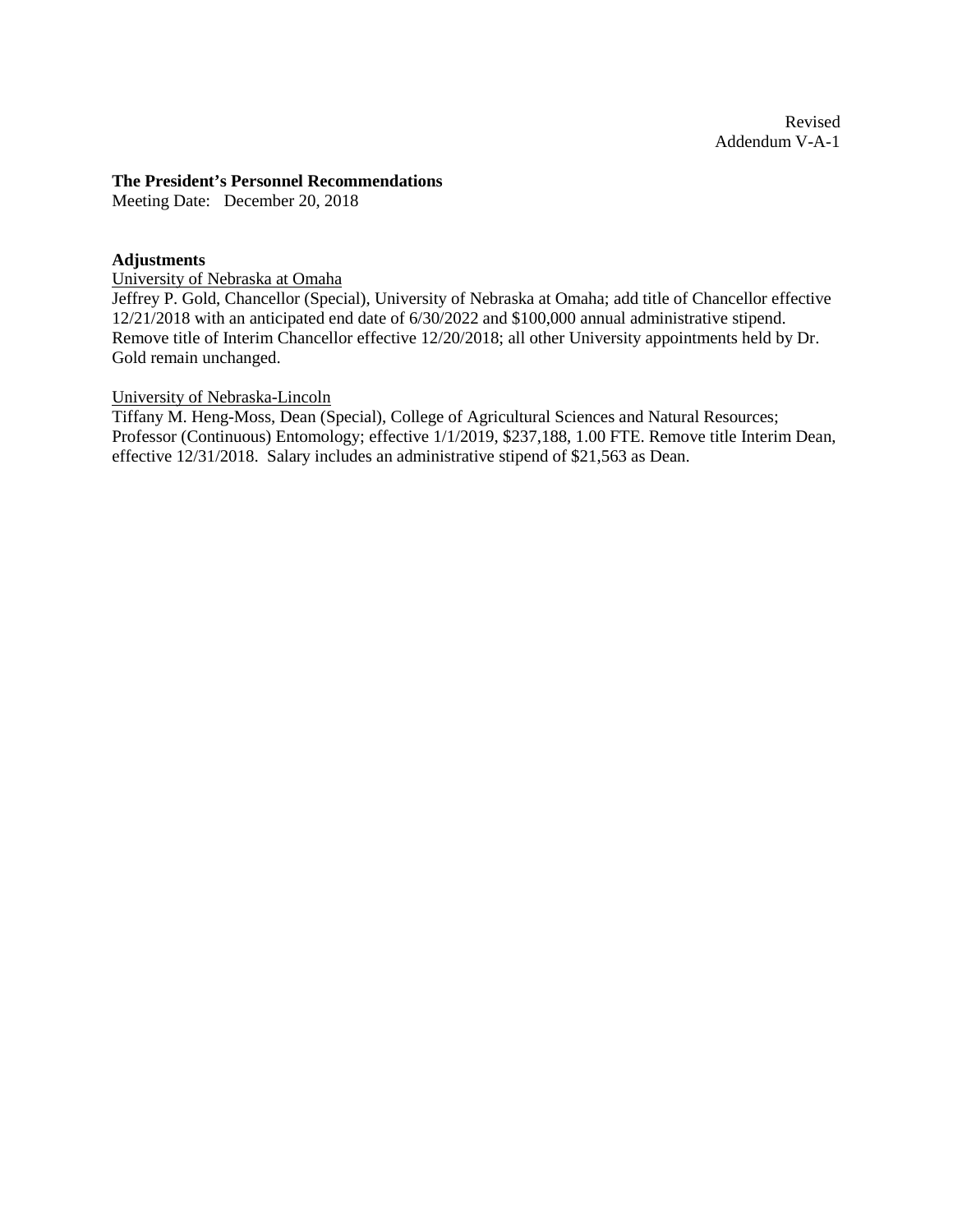Lincoln, Nebraska December 4, 2018

The Board of Regents of the University of Nebraska met on December 4, 2018, at 9:32 a.m. in the board room at Varner Hall, 3835 Holdrege Street, Lincoln, Nebraska, in a publicly convened session, the same being open to the public and having been preceded by advance publicized notice, a copy of which is attached to the minutes of this meeting as Attachment 1 (pages 79-83).

In compliance with the provisions of *Neb. Rev. Stat.* § 84-1411, printed notice of this meeting, including Amendments to *Board of Regents Bylaws* Chapter 1 and Chapter 4, was sent to each member of the Board, and was posted in the first floor lobby of Varner Hall. In addition, copies of such notice were sent to the Lincoln Journal Star, Omaha World Herald, the Daily Nebraskan, the Gateway, the Antelope, the Kearney Hub, and the Lincoln office of the Associated Press on November 21, 2018.

Regents present: Timothy Clare, Vice Chairman Hal Daub Howard Hawks Paul Kenney Bob Phares Jim Pillen Robert Schafer, Chairman Bob Whitehouse Logan Krejdl, University of Nebraska at Kearney Hunter Traynor, University of Nebraska-Lincoln Sarah Hotovy, University of Nebraska Medical Center Renata Valquier Chavez, University of Nebraska at Omaha University officials present: Hank M. Bounds, President Susan M. Fritz, Executive Vice President and Provost Carmen K. Maurer, Corporation Secretary Jeffrey P. Gold, Chancellor, University of Nebraska Medical Center and University of Nebraska at Omaha Ronnie D. Green, Chancellor, University of Nebraska-Lincoln Douglas A. Kristensen, Chancellor, University of Nebraska at Kearney

Christopher J. Kabourek, Interim Vice President for Business and Finance | CFO James P. Pottorff, Vice President and General Counsel

Wendy D. Hind, Vice President for University Affairs Michael J. Boehm, Vice President for Agriculture and Natural Resources

#### **I. CALL TO ORDER**

**II. ROLL CALL**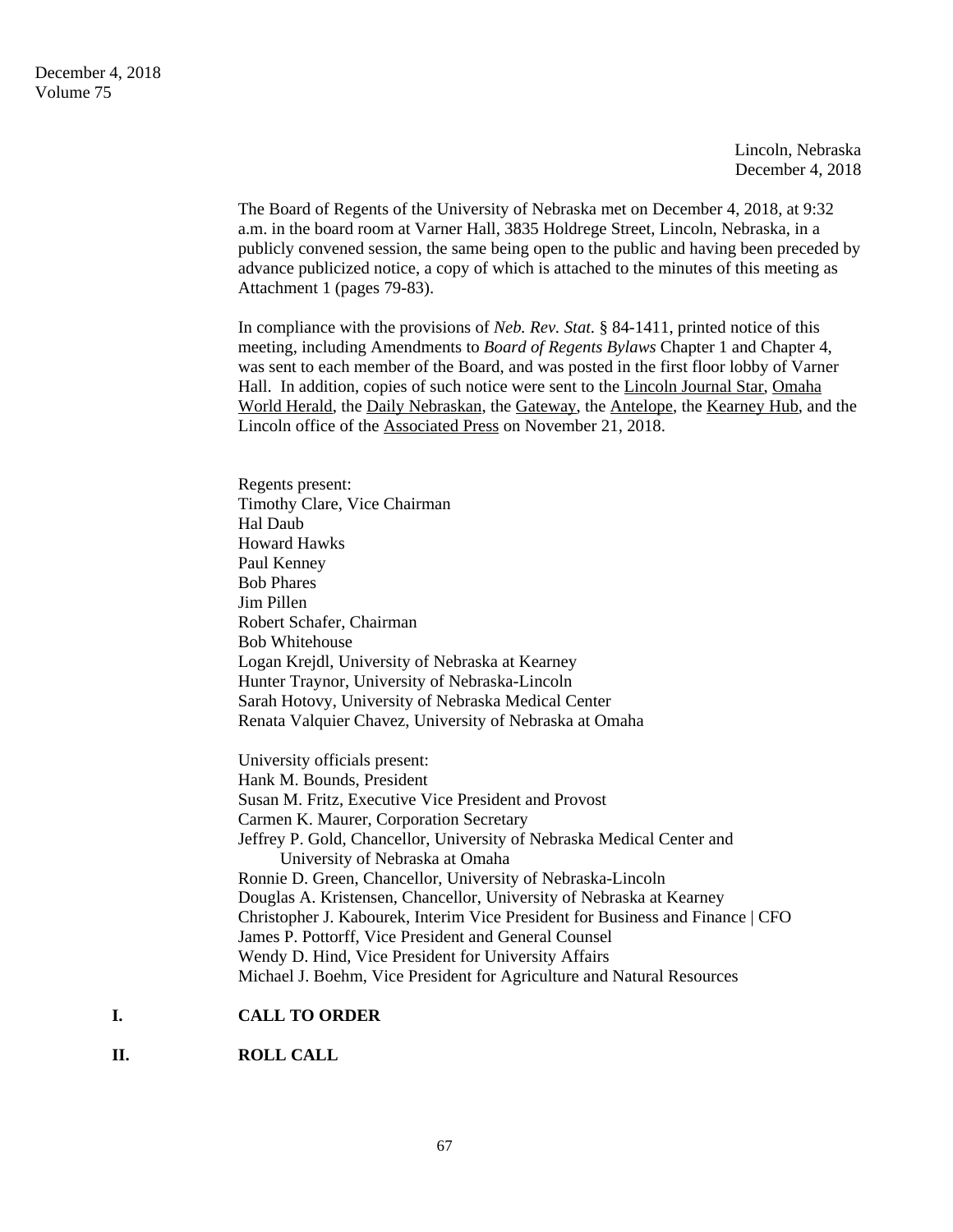|        | The Board convened at 9:32 a.m. in the boardroom of Varner Hall, 3835 Holdrege Street,<br>Lincoln, Nebraska. Attendance is indicated above.                                                                                            |
|--------|----------------------------------------------------------------------------------------------------------------------------------------------------------------------------------------------------------------------------------------|
| Ш.     | APPROVAL OF MINUTES AND RATIFICATION OF ACTIONS                                                                                                                                                                                        |
| Motion | Moved by Whitehouse and seconded by Kenney to approve the minutes and ratify the<br>actions of the regularly scheduled meeting on October 3, 2018.                                                                                     |
| Action | Student Opinion: Voting Aye: Krejdl, Traynor, Valquier Chavez, and Hotovy. Voting<br>Aye: Daub, Hawks, Kenney, Phares, Pillen, Schafer, Whitehouse, and Clare. Motion<br>carried.                                                      |
|        | Chairman Schafer announced the location of the Open Meetings Act in the board room.                                                                                                                                                    |
|        | Chairman Schafer welcomed Kevin Hanrahan, Faculty Senate President from the<br>University of Nebraska-Lincoln.                                                                                                                         |
| IV.    | <b>KUDOS</b>                                                                                                                                                                                                                           |
|        | Regent Valquier Chavez presented a KUDOS award to Edward Rau, Chief<br>Electronics and Building Maintenance Specialist in the University of Nebraska Medical<br>Center Eppley Institute and the Fred and Pamela Buffett Cancer Center. |
|        | Regent Pillen presented a KUDOS award to Mary Jane Bruce, Broadcast Specialist<br>and Producer for the Office of University Communications at the University of Nebraska-<br>Lincoln.                                                  |
|        | Regent Traynor presented a KUDOS award to James Lester, Event/Move Staff for the<br>Division of Facilities Management and Planning at the University of Nebraska at Kearney.                                                           |
| V.     | <b>RESOLUTIONS</b>                                                                                                                                                                                                                     |
|        | Regent Kenney presented the following resolution                                                                                                                                                                                       |
|        | <b>WHEREAS, Hal Daub has represented District 8 on the University of Nebraska Board of</b><br>Regents since 2013; and                                                                                                                  |
|        | <b>WHEREAS</b> , Regent Daub has a long record of public service to the people of Nebraska,<br>including terms as Mayor of Omaha, a member of the U.S. House of Representatives, and<br>a Captain in the U.S. Army; and                |
|        | <b>WHEREAS</b> , Regent Daub has been engaged in numerous civic organizations across<br>Omaha and the state; and                                                                                                                       |
|        | <b>WHEREAS</b> , during his time on the Board, Regent Daub has demonstrated a commitment<br>to the effective and efficient operation of the University of Nebraska, including through                                                  |

his current memberships on the Board's Audit and Business Affairs Committees; and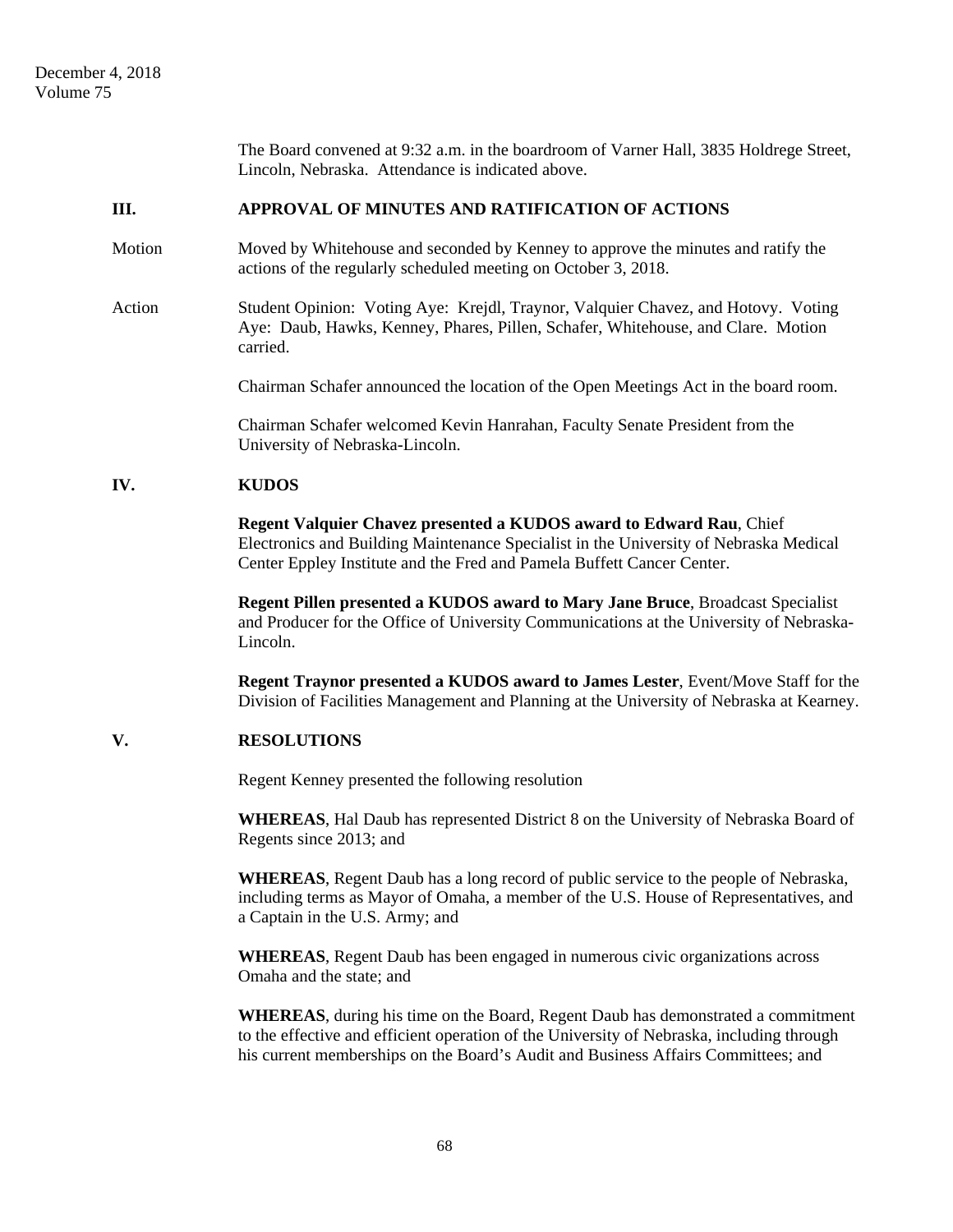**WHEREAS**, Regent Daub has been a consistent voice for strong fiscal management of the University's resources, always asking if there is a new or different or more streamlined way we could do business so that we can keep tuition and fees as low as possible for our students; and

**WHEREAS**, friends and debate partners alike can attest that Regent Daub is an independent voice, never afraid to speak his mind on what he believes is right; and

**WHEREAS**, even though he is leaving the Board of Regents, his colleagues know he will continue to look for opportunities to serve his community;

**NOW, THEREFORE BE IT RESOLVED** that the Board of Regents extends its deepest gratitude to Regent Hal Daub for his service to the University of Nebraska and our state, and wishes Regent Daub the very best in his future adventures.

Regent Phares presented the following resolution

**WHEREAS**, Bob Whitehouse has represented District 4 on the University of Nebraska Board of Regents since 2007; and

**WHEREAS**, Regent Whitehouse has dedicated his career to education and the betterment of Nebraska's young people, including as a junior and senior high principal, teacher and coach; and

**WHEREAS**, Regent Whitehouse has brought steady and student-focused leadership to the Board of Regents, including two terms as Chairman during which he served as the chief spokesman of the Board to the Legislature, news media and public; and

**WHEREAS**, Regent Whitehouse has served during a period of incredible momentum for the University of Nebraska, including enrollment growth from 46,000 to 52,000, research expenditure growth from \$143 million to \$193 million, the launch of Nebraska Innovation Campus, the opening of the Fred & Pamela Buffett Cancer Center and Baxter Arena, the creation of University-wide institutes focused on water for food, early childhood education, rural development and national defense, and of course the remarkable expansion of his alma mater, UNK; and

**WHEREAS**, Regent Whitehouse has been a selfless friend and coaching figure to his fellow regents, and to the student regents in particular, whose perspective he actively seeks and uses to inform his decisions; and

**WHEREAS**, with every action of the Board, Regent Whitehouse asks, "What is in the best interests of the students of the University of Nebraska?"

**NOW, THEREFORE BE IT RESOLVED** that the Board of Regents extends its deepest gratitude to Regent Bob Whitehouse for his dedicated service to the University of Nebraska and the young people of the state, and wishes him all the best in the future.

Resolutions There being no objection, the above resolutions were approved and adopted by the general Adopted consent of the Board.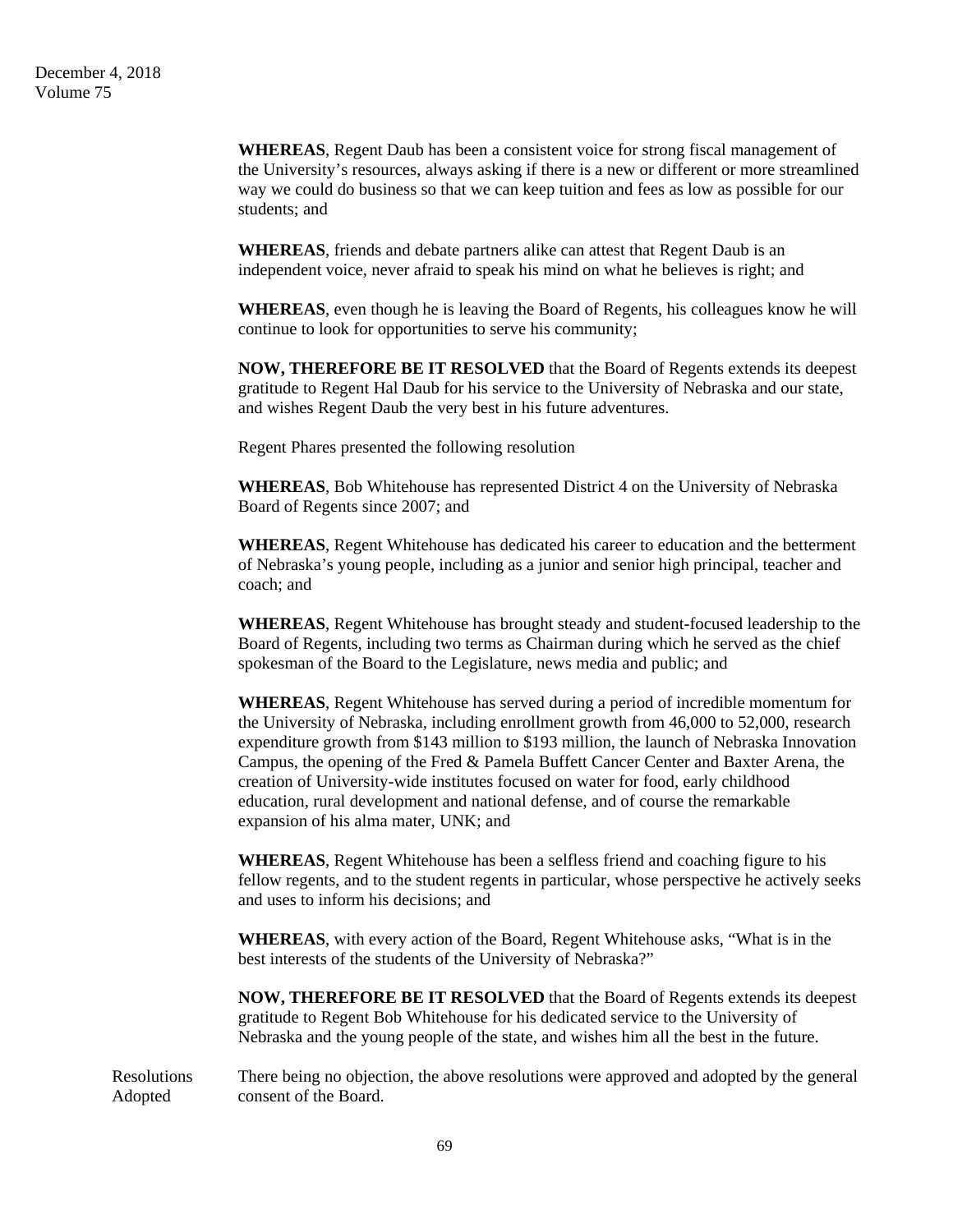### **VI. HEARINGS**

 Amendment to *Bylaws of the Board of Regents*, Chapter I, related to The Board of Regents of the University of Nebraska, and Chapter IV, related to Rights and Responsibilities of Professional Staff

### **VII. PUBLIC COMMENT**

 Mr. Richard Zierke spoke on the topic of World War I and thanked the University for its support of the installation of memorial plaques erected at gate 20 in the east concourse of Memorial Stadium.

 Mr. Harry Muhlbach spoke on agenda item IX-A-1, administrative approval of university contracts.

President Bounds provided a review of 2018.

# **VIII. UNIVERSITY CONSENT AGENDA**

Motion Moved by Regent Pillen and seconded by Regent Phares to approve items VIII-A-1, VIII-A-2, VIII-B-1, VIII-B-2, VIII-B-3, VIII-B-4, and VIII-B-5

> Regent Daub requested that item VIII-A-1 be moved to the Administrative Agenda for discussion and action

#### **A. ACADEMIC AFFAIRS**

University of Nebraska-Lincoln

VIII-A-2 Approval is requested for a three-year contract for Academic Analytics Database site license for the University of Nebraska-Lincoln

#### **B. BUSINESS AFFAIRS**

University of Nebraska

- VIII-B-1 Approve 1-year Cisco SMARTnet renewal with Sirius Computer Corp
- VIII-B-2 Approve entering into a one-year renewal agreement for Proofpoint Secure Email Gateway service for UNK, UNL, UNO and UNCA

University of Nebraska-Lincoln

VIII-B-3 Authorize a lease renewal with NEBCO, Inc. to provide office space for the University of Nebraska Press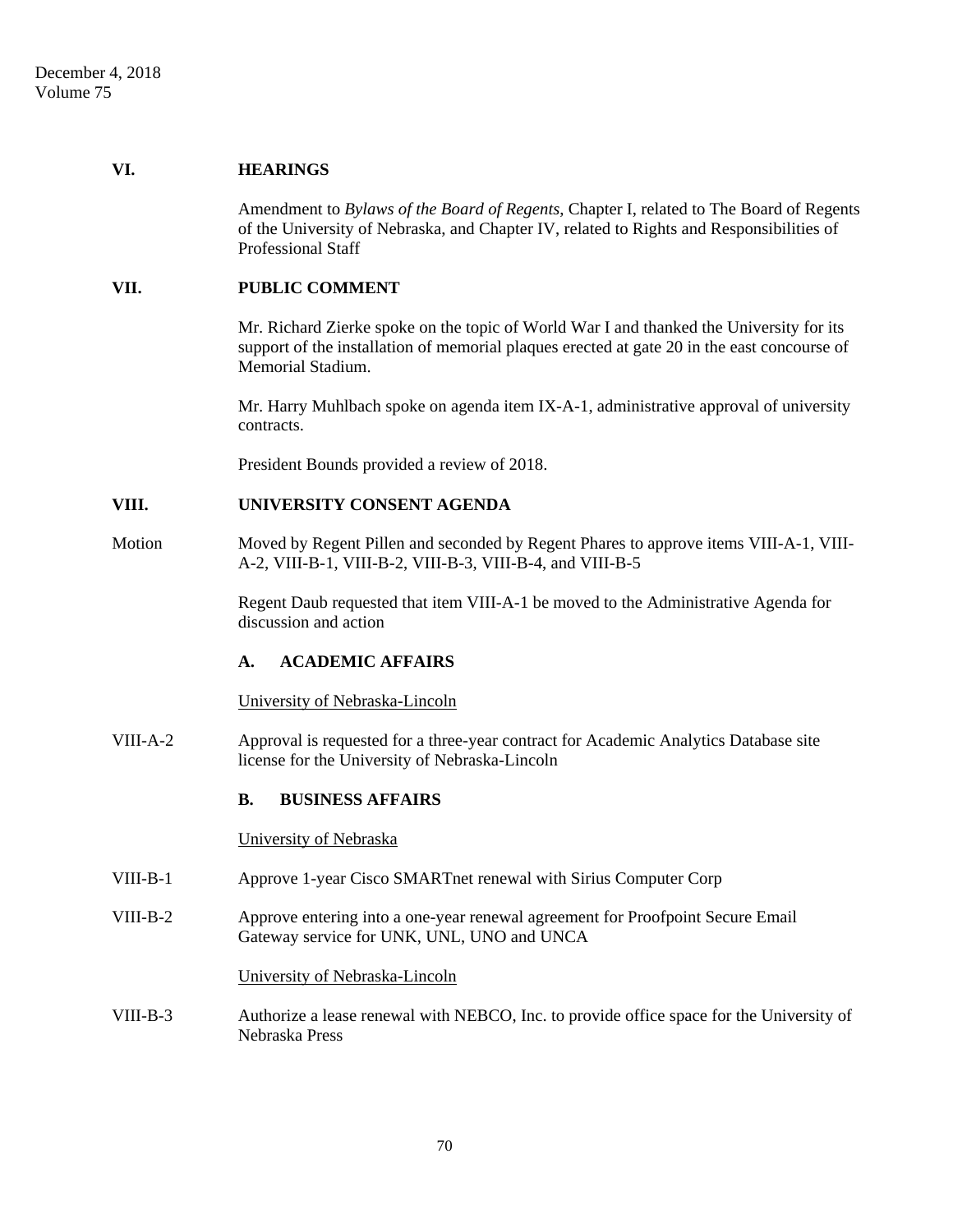| $VIII-B-4$ | Approve the sole source purchase of a Multifunctional Scanning-Probe Microscope from<br>Attocube Systems, Inc. for \$478,885 for the University of Nebraska-Lincoln Department<br>of Physics and Astronomy                                                                                                                                                                                                                                                               |
|------------|--------------------------------------------------------------------------------------------------------------------------------------------------------------------------------------------------------------------------------------------------------------------------------------------------------------------------------------------------------------------------------------------------------------------------------------------------------------------------|
|            | University of Nebraska at Omaha                                                                                                                                                                                                                                                                                                                                                                                                                                          |
| $VIII-B-5$ | Approve the Second Amendment to the Scott Residence Hall Ground Lease by and<br>between the Suzanne and Walter Scott Foundation and the Board of Regents of the<br>University of Nebraska                                                                                                                                                                                                                                                                                |
| Action     | Student Opinion: Voting Aye: Traynor, Valquier Chavez, Hotovy, and Krejdl. Voting<br>Aye: Daub, Hawks, Kenney, Phares, Pillen, Schafer, Whitehouse, Clare, and Daub.<br>Motion carried.                                                                                                                                                                                                                                                                                  |
| IX.        | <b>ADMINISTRATIVE AGENDA</b>                                                                                                                                                                                                                                                                                                                                                                                                                                             |
|            | <b>ACADEMIC AFFAIRS</b><br>A.                                                                                                                                                                                                                                                                                                                                                                                                                                            |
| Motion     | Moved by Hawks and seconded by Hotovy to approve item VIII-A-1                                                                                                                                                                                                                                                                                                                                                                                                           |
|            | University of Nebraska                                                                                                                                                                                                                                                                                                                                                                                                                                                   |
| VIII-A-1   | President's Personnel Recommendation                                                                                                                                                                                                                                                                                                                                                                                                                                     |
|            | There was discussion regarding the University of Nebraska-Lincoln position of Diversity<br>and Inclusion.                                                                                                                                                                                                                                                                                                                                                                |
| Action     | Student Opinion: Voting Aye: Hotovy, Krejdl, Traynor, and Valquier Chavez. Voting<br>Aye: Clare, Hawks, Kenney, Phares, Pillen, Schafer, and Whitehouse. Abstain: Daub.<br>Motion carried.                                                                                                                                                                                                                                                                               |
| Motion     | Moved by Clare and seconded by Whitehouse to approve item IX-A-1                                                                                                                                                                                                                                                                                                                                                                                                         |
|            | University of Nebraska                                                                                                                                                                                                                                                                                                                                                                                                                                                   |
| $IX-A-1$   | Approve amendments to the Bylaws of the Board of Regents, Chapter I, related to The<br>Board of Regents of the University of Nebraska, and Chapter IV, related to Rights and<br>Responsibilities of Professional Staff                                                                                                                                                                                                                                                   |
|            | Chapter I. The Board of Regents of the University of Nebraska                                                                                                                                                                                                                                                                                                                                                                                                            |
|            | The Chair of the Board. The Board shall select one of its members as its Chair at the<br>1.3<br>annual meeting in January. Unless he or she resigns or is removed by a majority vote of<br>the Board, the Chair shall hold office for one year or until a successor is selected and<br>qualified. The Chair shall preside at all meetings of the Board at which he or she is<br>present. The Chair's signature shall appear on diplomas and like documents issued by the |

authority of the Board. Unless it is otherwise ordered by the Board, or otherwise provided in these Bylaws, the Chair shall sign all contracts and other instruments requiring execution on the part of the Board and perform all other duties incident to such office. The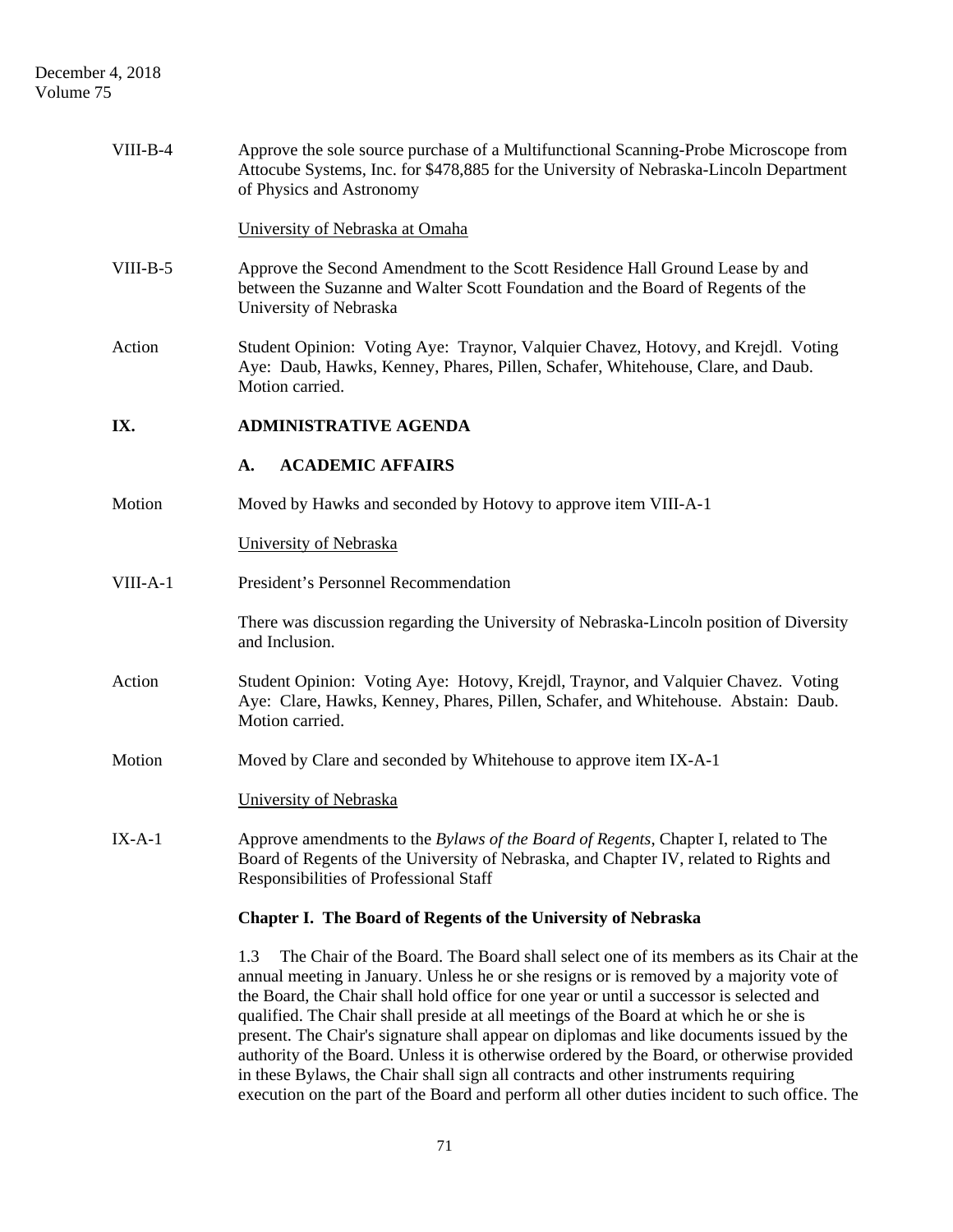Chair, in consultation with the approval of the Board, shall appoint all Committees of the Board.

 1.3.3 Corporation Secretary. The Board, after consultation with the President, shall appoint a Corporation Secretary, and may also appoint an Assistant Corporation Secretary of the Board to act in event of the absence or disability of the Corporation Secretary, or to assist the Corporation Secretary as may be determined by the Board. The Corporation Secretary, or, in the event of absence or disability, the Assistant Corporation Secretary, shall:

 (c) Prepare and send out notices of action taken by the Board as soon as possible after each meeting, forwarding same to the chief executive officer of each of the major administrative units and to the libraries thereof, and to any others who in the Corporation Secretary's judgment should receive such notice and minutes:

 1.5.2 Recommendations, Records, and Honorary Degrees. With the exception of honorary degrees, no degree, diploma, or certificate in course shall be conferred, granted, or approved by the Board unless the person receiving the same has been recommended by the faculty of the college in which he or she shall have pursued his or her studies; provided that no such degree, diploma or certificate in course shall be conferred, granted, or approved by the Board unless the candidate has paid all required fees and completed other required documents. Faculty recommendations of candidates for degrees and certificates in course shall be made in writing signed by the respective deans. Such written recommendations shall be forwarded to the Office of the Corporation Secretary. The Corporation Secretary shall enter upon the official records the action by the Board and Each administrative unit shall implement processes within its Office of the Registrar, or such similar office, to keep the official and accurate records of the names of all persons receiving degrees, diplomas, or certificates in course. Each of the responsible faculty governing units, through such procedure as it may adopt, may recommend to the Board candidates for honorary degrees. An honorary degree shall not be granted to any person holding an appointment with the University.

#### **Chapter IV. Rights and Responsibilities of Professional Staff**

 4.4.5 **County Employees of the Cooperative Extension Service of the University of Nebraska-Lincoln**. The terms, conditions, and length of appointments of county employees of the Cooperative Extension Service of the University of Nebraska-Lincoln shall be governed by the terms of their contract and by Rules of the Board specifically applicable to them as a class, and shall not be governed by Sections 4.4.1 through 4.4.3 of these Bylaws.

 4.4.5 **Extension Personnel**. In cooperation with Nebraska county governments and to further the shared goals and missions of Nebraska Extension, the University of Nebraska places within the state's counties those university employees, such as its Extension Educators and Extension Assistants, in order to provide administrative leadership to the local extension programs adopted by those county extension boards. The Extension Educators and Extension Assistants are at all times employees of the University of Nebraska, subject to the terms and benefits of the employment applicable to University of Nebraska employees. In turn, counties provide county employees to support the Extension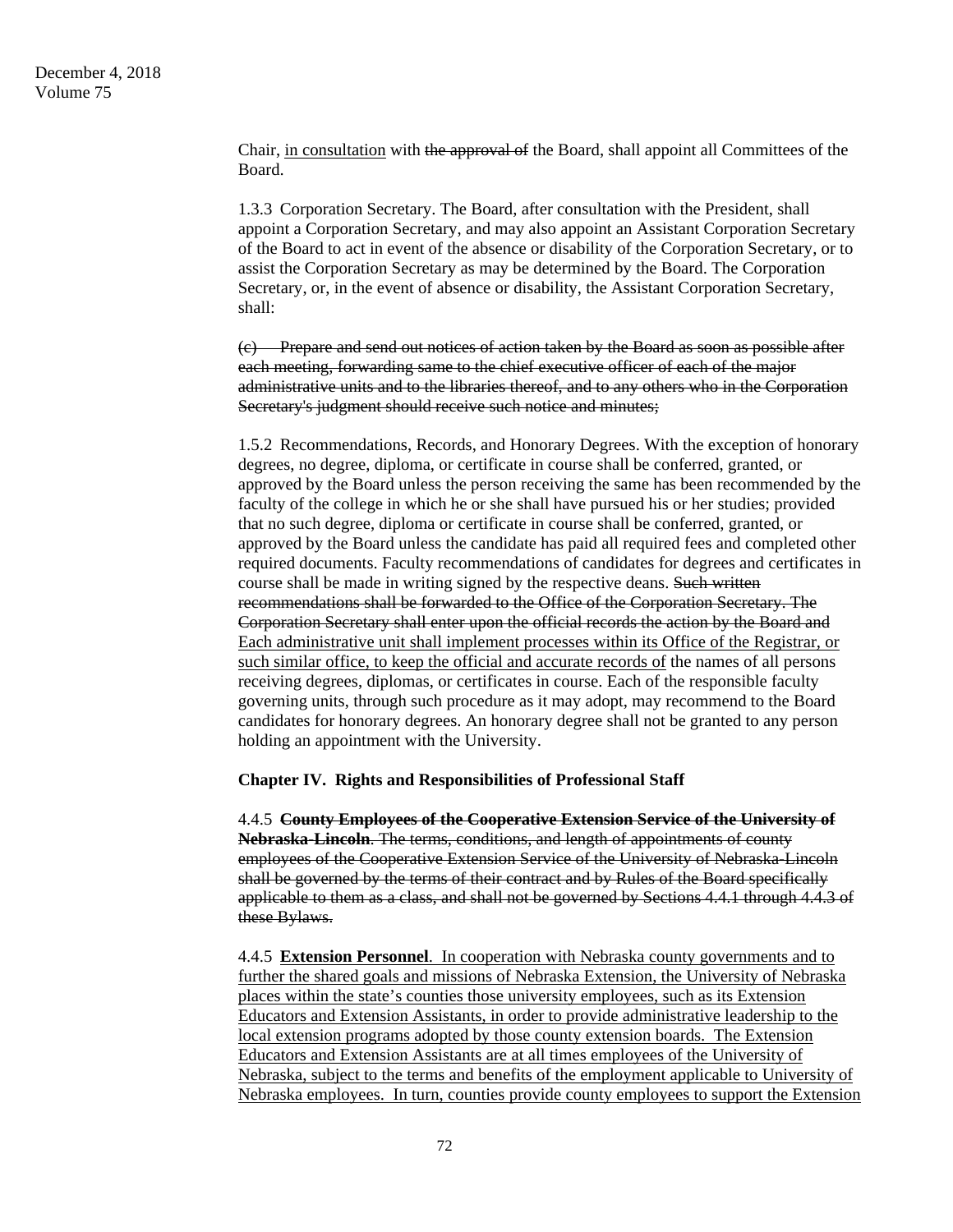# December 4, 2018 Volume 75

|          | Educators and Assistants in their administrative roles. Such supportive county employees<br>are employed by the counties pursuant to county human resource policies, county benefit<br>policies, and all other terms of employment applicable to the relevant county's(ies')<br>employment. The counties and the university shall carefully consider each other's<br>recommendations and input in relation to their respective personnel, in order to best meet<br>their mutual goals. |
|----------|----------------------------------------------------------------------------------------------------------------------------------------------------------------------------------------------------------------------------------------------------------------------------------------------------------------------------------------------------------------------------------------------------------------------------------------------------------------------------------------|
| Action   | Student Opinion: Voting Aye: Valquier Chavez, Hotovy, Krejdl, and Traynor. Voting<br>Aye: Kenney, Phares, Pillen, Schafer, Whitehouse, Clare, Daub, and Hawks. Motion<br>carried.                                                                                                                                                                                                                                                                                                      |
| Motion   | Moved by Whitehouse and seconded by Daub to approve items IX-A-2, IX-A-3, IX-A-4,<br>and IX-A-5                                                                                                                                                                                                                                                                                                                                                                                        |
|          | University of Nebraska-Lincoln                                                                                                                                                                                                                                                                                                                                                                                                                                                         |
| $IX-A-2$ | Approval is requested to eliminate the Center for Instructional Innovation in the<br>Department of Educational Psychology within the College of Education and Human<br>Sciences at the University of Nebraska-Lincoln                                                                                                                                                                                                                                                                  |
| $IX-A-3$ | Approval is requested to eliminate the Center for Nontraditional Manufacturing Research<br>administered by the Office of Research and Economic Development and the College of<br>Engineering at the University of Nebraska-Lincoln                                                                                                                                                                                                                                                     |
| $IX-A-4$ | Approval is requested to transfer the Gallup Research Center to The Clifton Strengths<br>Institute in the College of Business at the University of Nebraska-Lincoln                                                                                                                                                                                                                                                                                                                    |
| $IX-A-5$ | Approval is requested to eliminate the Leadership Institute in the College of Business at<br>the University of Nebraska-Lincoln                                                                                                                                                                                                                                                                                                                                                        |
| Action   | Student Opinion: Voting Aye: Hotovy, Krejdl, Traynor, and Valquier Chavez. Voting<br>Aye: Phares, Pillen, Schafer, Whitehouse, Clare, Daub, Hawks, and Kenney. Motion<br>carried.                                                                                                                                                                                                                                                                                                      |
| Motion   | Moved by Kenney and seconded by Hotovy to approve items IX-A-6, IX-A-7, IX-A-8,<br>and $IX-A-9$                                                                                                                                                                                                                                                                                                                                                                                        |
|          | University of Nebraska at Kearney                                                                                                                                                                                                                                                                                                                                                                                                                                                      |
| $IX-A-6$ | Approval is requested to eliminate the Department of Economics in the College of<br>Business and Technology at the University of Nebraska at Kearney                                                                                                                                                                                                                                                                                                                                   |
| $IX-A-7$ | Approval is requested to move the existing Agribusiness program from the Department of<br>Economics to the Department of Marketing and Management Information Systems in the<br>College of Business and Technology at the University of Nebraska at Kearney                                                                                                                                                                                                                            |
| $IX-A-8$ | Approval is requested to move the existing Economics program from the Department of<br>Economics to the Department of Accounting and Finance in the College of Business and<br>Technology at the University of Nebraska at Kearney                                                                                                                                                                                                                                                     |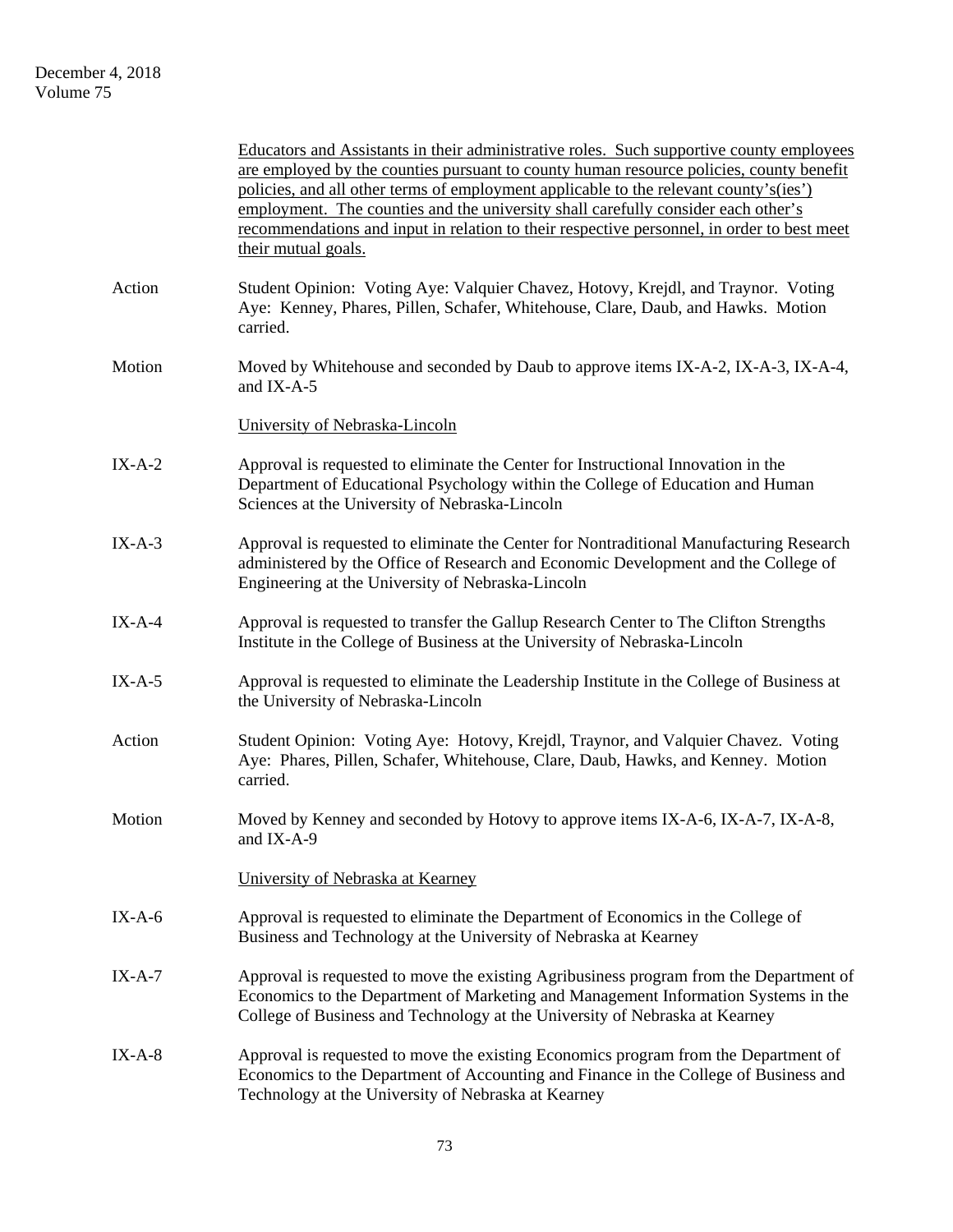| $IX-A-9$ | Approval is requested to move the existing Business Education program and Business<br>Administration courses from the Department of Economics to the Department of Management<br>in the College of Business and Technology at the University of Nebraska at Kearney                                  |
|----------|------------------------------------------------------------------------------------------------------------------------------------------------------------------------------------------------------------------------------------------------------------------------------------------------------|
|          | There was discussion                                                                                                                                                                                                                                                                                 |
| Action   | Student Opinion: Voting Aye: Krejdl, Traynor, Valquier Chavez, and Hotovy. Voting<br>Aye: Pillen, Schafer, Whitehouse, Clare, Daub, Hawks, Kenney, and Phares. Motion<br>carried.                                                                                                                    |
|          | <b>BUSINESS AFFAIRS</b><br><b>B.</b>                                                                                                                                                                                                                                                                 |
| Motion   | Moved by Pillen and seconded by Phares to approve item IX-B-1                                                                                                                                                                                                                                        |
|          | University of Nebraska                                                                                                                                                                                                                                                                               |
| $IX-B-1$ | Approve the amendments to <i>Regents Policy</i> RP-6.3.1, Administrative Approval of<br>University Contracts, effective January 1, 2019, if approved                                                                                                                                                 |
|          | See Attachment 2 to the minutes for the full text of the amendments to RP-6.3.1 (pages<br>84-89)                                                                                                                                                                                                     |
|          | There was discussion                                                                                                                                                                                                                                                                                 |
| Action   | Student Opinion: Voting Aye: Traynor, Valquier Chavez, Hotovy, and Krejdl. Voting<br>Aye: Schafer, Whitehouse, Clare, Daub, Hawks, Kenney, Phares, and Pillen. Motion<br>carried.                                                                                                                    |
| Motion   | Moved by Phares and seconded by Hotovy to approve items IX-B-2, IX-B-3, and IX-B-8                                                                                                                                                                                                                   |
|          | University of Nebraska-Lincoln                                                                                                                                                                                                                                                                       |
| $IX-B-2$ | Approve the Resolution to authorize expenditure of up to \$3,222,500 for capital<br>improvements for the Campus Recreation, Nebraska Unions and University Housing<br>facilities from the Replacement Fund of the Student Fees and Facilities Revenue Bonds at<br>the University of Nebraska-Lincoln |
| $IX-B-3$ | Approve the Resolution to authorize the expenditure of up to \$740,000 from the<br>Replacement Fund of the UNL Parking Revenue Bonds to improve certain property and<br>equipment                                                                                                                    |
|          | University of Nebraska at Omaha                                                                                                                                                                                                                                                                      |
| $IX-B-8$ | Approve the Resolution authorizing the expenditure of \$3,263,000 from the Bond<br>Surplus/Replacement Funds to make student housing, parking and facility improvements                                                                                                                              |
|          | There was discussion                                                                                                                                                                                                                                                                                 |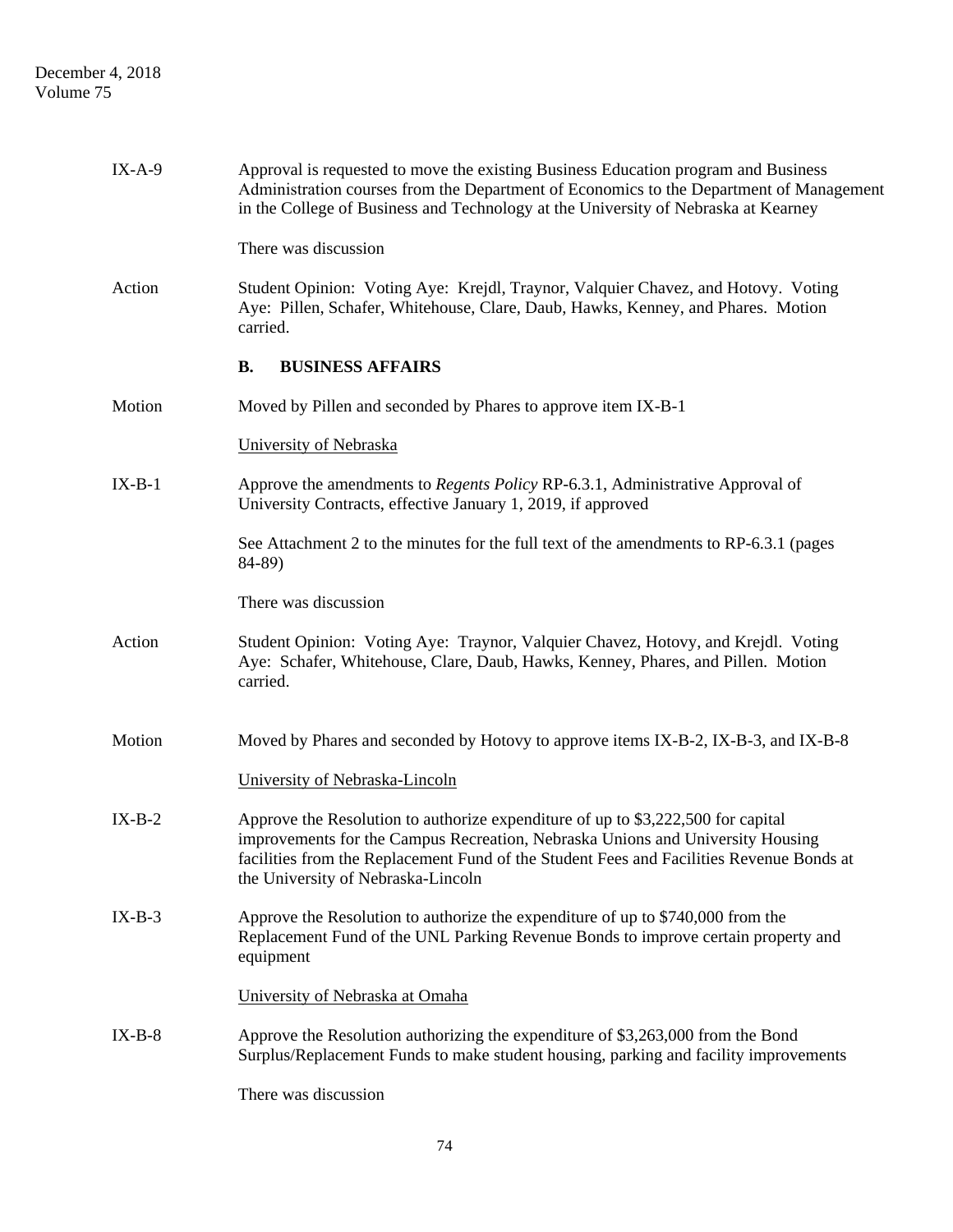| Action   | Student Opinion: Voting Aye: Valquier Chavez, Hotovy, Krejdl, and Traynor. Voting<br>Aye: Whitehouse, Clare, Daub, Hawks, Kenney, Phares, Pillen, and Schafer. Motion<br>carried. |
|----------|-----------------------------------------------------------------------------------------------------------------------------------------------------------------------------------|
| Motion   | Moved by Whitehouse and seconded by Clare to approve item IX-B-4                                                                                                                  |
|          | University of Nebraska-Lincoln                                                                                                                                                    |
| $IX-B-4$ | Approve a 3-year extension with Teamworks for communication and compliance software<br>tools used by University of Nebraska-Lincoln Athletics                                     |
|          | There was discussion                                                                                                                                                              |
| Action   | Student Opinion: Voting Aye: Hotovy, Krejdl, Traynor, and Valquier Chavez. Voting<br>Aye: Clare, Daub, Hawks, Kenney, Phares, Pillen, Schafer, and Whitehouse. Motion<br>carried. |
| Motion   | Moved by Phares and seconded by Hawks to approve item IX-B-5                                                                                                                      |
| $IX-B-5$ | Approve the Program Statement for the Gnotobiotic Mouse Vivarium at the University of<br>Nebraska-Lincoln                                                                         |
|          | There was discussion                                                                                                                                                              |
| Action   | Student Opinion: Voting Aye: Krejdl, Traynor, Valquier Chavez, and Hotovy. Voting<br>Aye: Daub, Hawks, Kenney, Phares, Pillen, Schafer, Whitehouse, and Clare. Motion<br>carried. |
| Motion   | Moved by Pillen and seconded by Kenney to approve item IX-B-6                                                                                                                     |
| $IX-B-6$ | Approve the project scope, schedule, and budget for Hamilton Hall 3rd Floor North<br>Renovation at the University of Nebraska-Lincoln                                             |
|          | There was discussion                                                                                                                                                              |
| Action   | Student Opinion: Voting Aye: Traynor, Valquier Chavez, Hotovy, and Krejdl. Voting<br>Aye: Hawks, Kenney, Phares, Pillen, Schafer, Whitehouse, Clare, and Daub. Motion<br>carried. |
| Motion   | Moved by Daub and seconded by Phares to approve item IX-B-7                                                                                                                       |
|          | University of Nebraska Medical Center                                                                                                                                             |
| $IX-B-7$ | Approve the budget increase for the new research MRI for the University of Nebraska<br><b>Medical Center</b>                                                                      |
|          | There was discussion                                                                                                                                                              |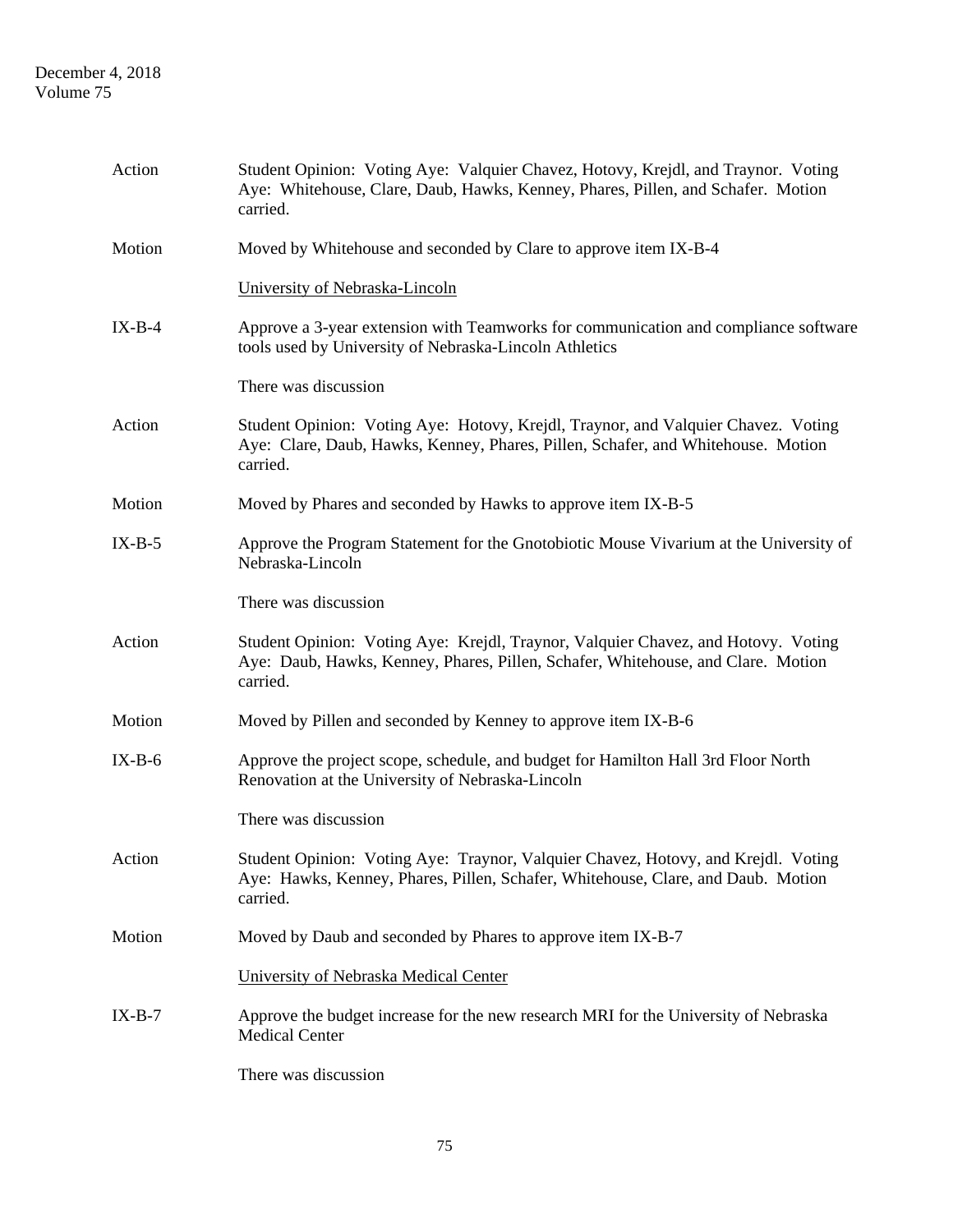# December 4, 2018 Volume 75

| Action    | Student Opinion: Voting Aye: Valquier Chavez, Hotovy, Krejdl, and Traynor. Voting<br>Aye: Kenney, Phares, Pillen, Schafer, Whitehouse, Clare, Daub, and Hawks. Motion<br>carried.                                                                                              |
|-----------|--------------------------------------------------------------------------------------------------------------------------------------------------------------------------------------------------------------------------------------------------------------------------------|
| Motion    | Moved by Daub and seconded by Clare to approve item IX-B-9                                                                                                                                                                                                                     |
|           | University of Nebraska at Omaha                                                                                                                                                                                                                                                |
| $IX-B-9$  | Approve the project scope, schedule, and budget for Durham Science Center Renovation<br>at the University of Nebraska at Omaha                                                                                                                                                 |
|           | There was discussion                                                                                                                                                                                                                                                           |
| Action    | Student Opinion: Voting Aye: Hotovy, Krejdl, Traynor, and Valquier Chavez. Voting<br>Aye: Phares, Pillen, Schafer, Whitehouse, Clare, Daub, Hawks, and Kenney. Motion<br>carried.                                                                                              |
| Motion    | Moved by Hawks and seconded by Kenney to approve item IX-B-10                                                                                                                                                                                                                  |
| $IX-B-10$ | Approve the waiver of the requirements of Regents Policy RP-6.2.7 on the Naming of<br>Facilities, and naming the addition to the Willis A. and Janet S. Strauss Performing Arts<br>Center at the University of Nebraska at Omaha as the "John and Jan Christensen<br>Addition" |
|           | There was discussion                                                                                                                                                                                                                                                           |
| Action    | Student Opinion: Voting Aye: Krejdl, Traynor, Valquier Chavez, and Hotovy. Voting<br>Aye: Pillen, Schafer, Whitehouse, Clare, Daub, Hawks, Kenney, and Phares. Motion<br>carried.                                                                                              |
| Motion    | Moved by Phares and seconded by Daub to approve item IX-B-11                                                                                                                                                                                                                   |
|           | Nebraska College of Technical Agriculture                                                                                                                                                                                                                                      |
| $IX-B-11$ | Approve the Residence hall Room and Board Rates for the 2019-20 Academic year at the<br>Nebraska College of Technical Agriculture                                                                                                                                              |
|           | There was discussion                                                                                                                                                                                                                                                           |
| Action    | Student Opinion: Voting Aye: Traynor, Valquier Chavez, Hotovy, and Krejdl. Voting<br>Aye: Pillen, Schafer, Whitehouse, Clare, Daub, Hawks, Kenney, Phares, and Pillen.<br>Motion carried.                                                                                      |
|           | C.<br>FOR INFORMATION ONLY                                                                                                                                                                                                                                                     |
| $IX-C-1$  | University of Nebraska Strategic Planning Framework                                                                                                                                                                                                                            |
| $IX-C-2$  | University of Nebraska Strategic Framework Accountability Measures                                                                                                                                                                                                             |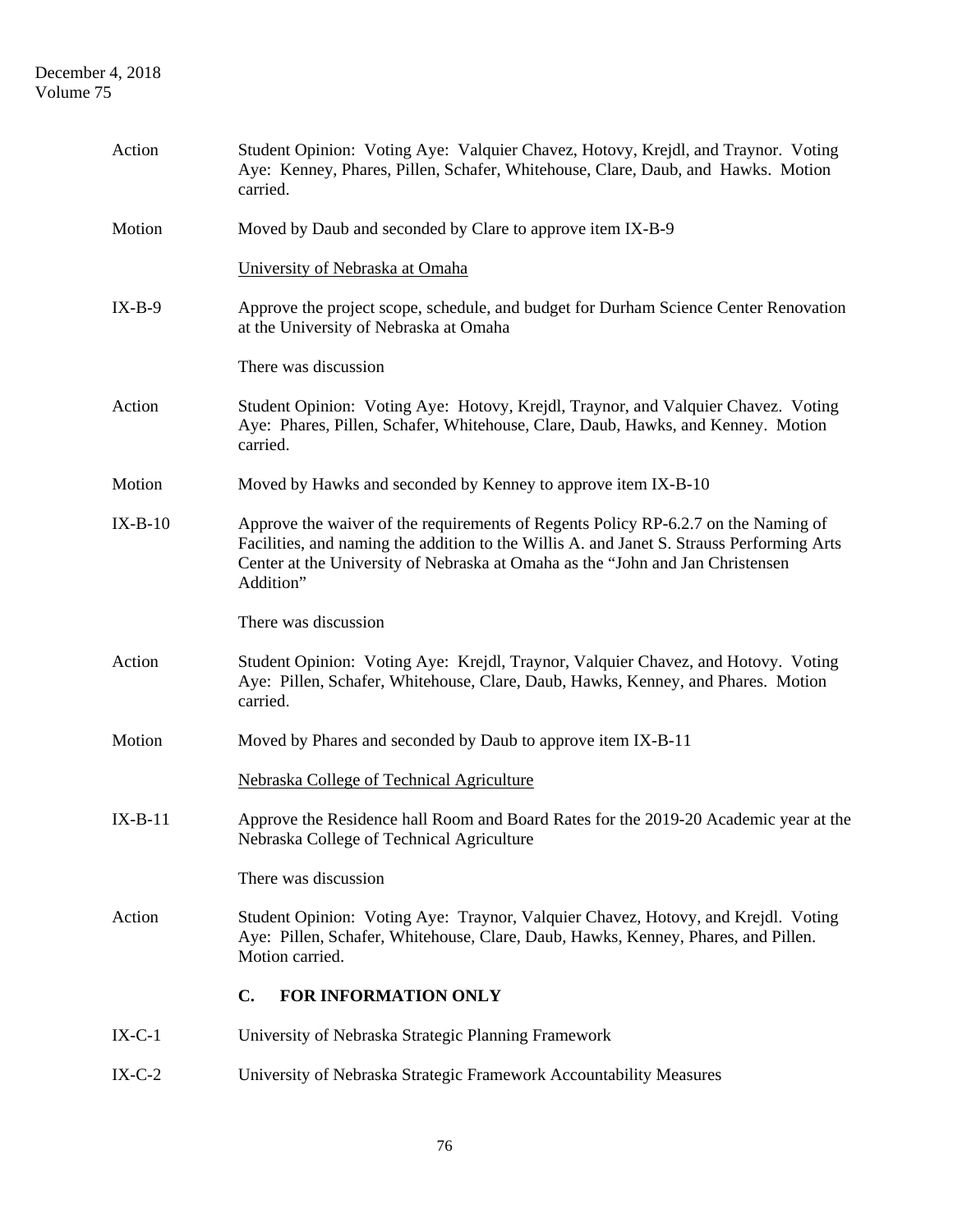| $IX-C-3$  | Calendar of establishing and reporting accountability measures                                                                                                                                                                                                                |  |
|-----------|-------------------------------------------------------------------------------------------------------------------------------------------------------------------------------------------------------------------------------------------------------------------------------|--|
| $IX-C-4$  | University of Nebraska Strategic Dashboard Indicators                                                                                                                                                                                                                         |  |
| $IX-C-5$  | Board of Regents agenda items related to the University of Nebraska Strategic Framework                                                                                                                                                                                       |  |
|           | <b>REPORTS</b><br>D.                                                                                                                                                                                                                                                          |  |
| $IX-D-1$  | Strategic Framework report on International Student Enrollment [3-d-ii]                                                                                                                                                                                                       |  |
| $IX-D-2$  | Fall 2017 Enrollment report                                                                                                                                                                                                                                                   |  |
| $IX-D-3$  | Strategic Framework Report on Enrollment [1-b-i], Top 25% [3-b-1] and Nonresident<br>Undergraduate Enrollment [3-c-i]                                                                                                                                                         |  |
| $IX-D-4$  | Renaming the Boys Town Center on Child and Family Well Being to the Academy for<br>Child and Family Well Being in the Department of Special Education and Communication<br>Disorders in the College of Education and Human Sciences at the University of Nebraska-<br>Lincoln |  |
| $IX-D-5$  | Revisions to rules and regulations for faculty and student self-government organizations:<br>Amendments to the Bylaws of the Hixson-Lied College of Fine and Performing Arts at the<br>University of Nebraska-Lincoln                                                         |  |
| $IX-D-6$  | Contract update with Arthur J Gallagher & Co.                                                                                                                                                                                                                                 |  |
| $IX-D-7$  | Quarterly Status of Capital Construction Projects                                                                                                                                                                                                                             |  |
| $IX-D-8$  | Bids and Contracts for the period ended October 17, 2018                                                                                                                                                                                                                      |  |
| $IX-D-9$  | Residence Hall Room Rates for Academic Year 2019-20 at the University of Nebraska at<br>Omaha                                                                                                                                                                                 |  |
| $IX-D-10$ | Business Affairs Committee Correction to the Intermediate Design Report - UNL<br>Nebraska East Union Renovation                                                                                                                                                               |  |
| $IX-D-11$ | Naming the north-stadium sky bridge in the Osborne Athletic Complex, "The Burnell<br>Bridge" in honor of Dr. Thomas Burnell                                                                                                                                                   |  |
| $IX-D-12$ | Naming of the center gallery in the International Quilt Study Center & Museum the "Doris"<br>Von Seggern Gallery" at the University of Nebraska-Lincoln                                                                                                                       |  |
| $IX-D-13$ | Naming of a gallery in the Sheldon Museum of Art the "Roseann and Philip L. Perry<br>Gallery" at the University of Nebraska-Lincoln                                                                                                                                           |  |
| $IX-D-14$ | Naming of the track offices in the Bob Devaney Sports Center the "Walker Family"<br>Foundation Track Office" at the University of Nebraska-Lincoln                                                                                                                            |  |
|           | Chairman Schafer accepted the reports on behalf of the Board.                                                                                                                                                                                                                 |  |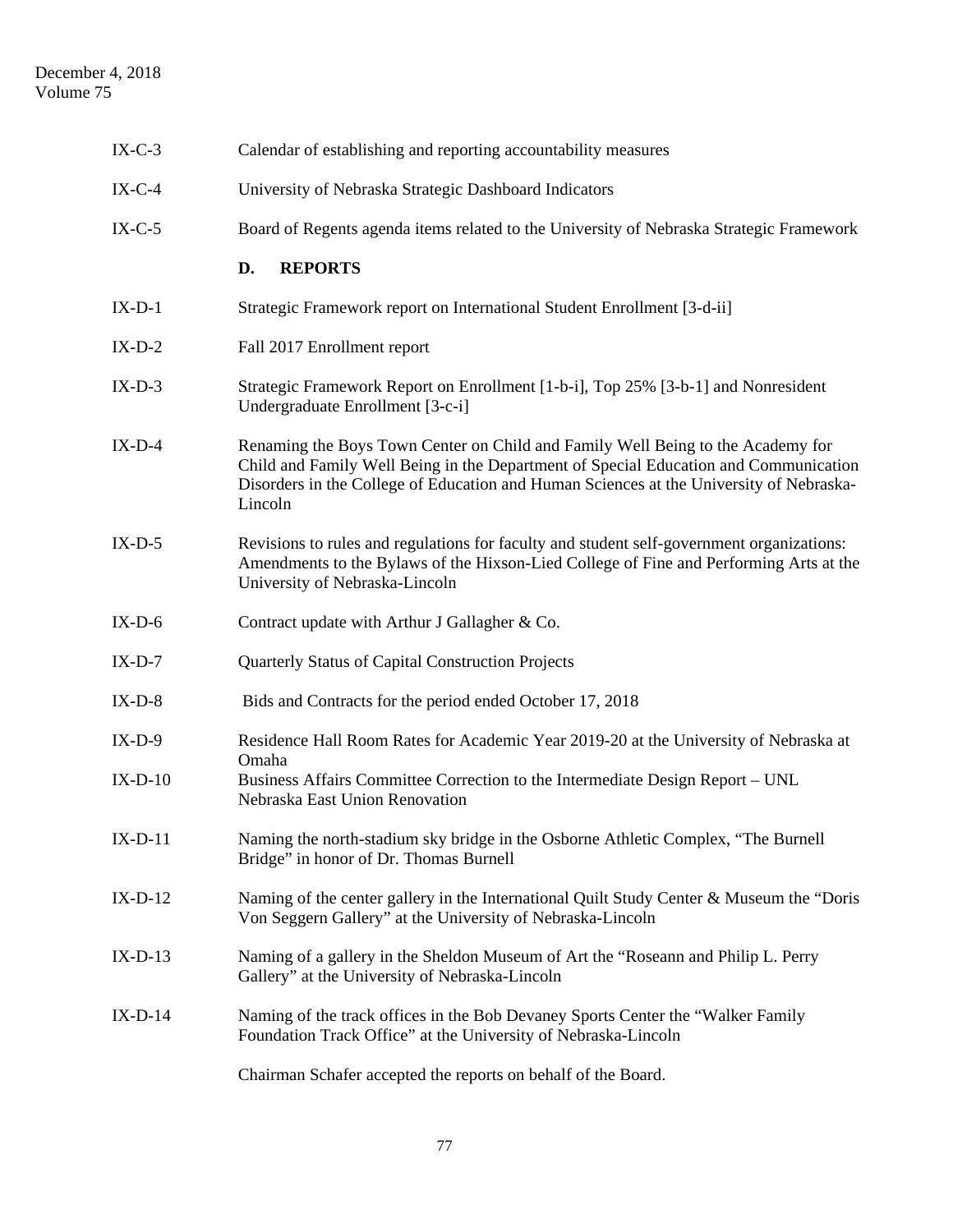| X.     | <b>ADDITIONAL BUSINESS</b>                                                                                                                                                                                                                                                                                                                                    |
|--------|---------------------------------------------------------------------------------------------------------------------------------------------------------------------------------------------------------------------------------------------------------------------------------------------------------------------------------------------------------------|
| Motion | Moved by Clare and seconded by Whitehouse that the Board go into closed session as<br>authorized by Neb. Rev. Stat. § 84-1410 for the protection of the public interest, and to<br>prevent needless injury to the reputation of persons who have not requested a public<br>hearing, for the purpose of holding a discussion limited to the following subject: |
|        | • Personnel matters involving members of the university staff.                                                                                                                                                                                                                                                                                                |
|        | Chairman Schafer declared that the closed session would be strictly limited to a discussion<br>of:                                                                                                                                                                                                                                                            |
|        | • Personnel matters involving members of the university staff.                                                                                                                                                                                                                                                                                                |
| Action | Student Opinion: Voting Aye: Valquier Chavez, Hotovy, Krejdl, and Traynor. Voting<br>Aye: Whitehouse, Clare, Daub, Hawks, Kenney, Phares, Pillen, and Schafer. Motion<br>carried.                                                                                                                                                                             |
|        | The Board went into closed session at 11:18 a.m. The Board reconvened the open meeting<br>at 12:36 p.m.                                                                                                                                                                                                                                                       |
| XI.    | <b>ADJOURNMENT</b>                                                                                                                                                                                                                                                                                                                                            |
|        | There being no further business, the meeting was adjourned by Chairman Schafer at<br>12:37 p.m.                                                                                                                                                                                                                                                               |
|        | Respectfully submitted,                                                                                                                                                                                                                                                                                                                                       |
|        | Carmen K. Maurer                                                                                                                                                                                                                                                                                                                                              |
|        | <b>Corporation Secretary</b>                                                                                                                                                                                                                                                                                                                                  |
|        |                                                                                                                                                                                                                                                                                                                                                               |

Robert M. Schafer Chairman of the Board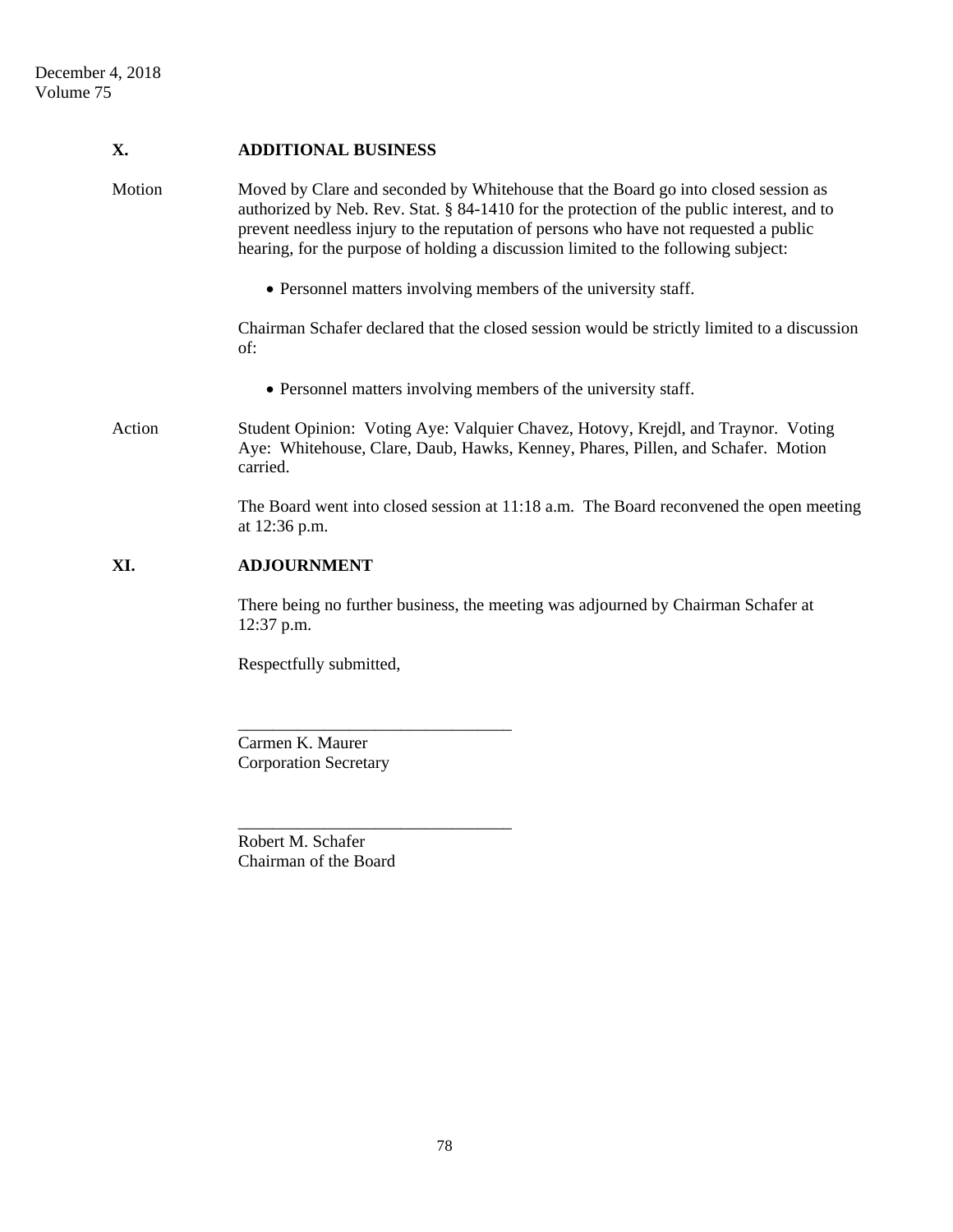OFFICE OF THE BOARD OF REGENTS

# **ATTACHMENT 1**

# **NOTICE OF MEETING**

Notice is hereby given that the Board of Regents of the University of Nebraska will meet in a publicly convened session on Tuesday, December 4, 2018, at 9:30 a.m. in the board room of Varner Hall, 3835 Holdrege Street, Lincoln, Nebraska.

In accordance with *Board of Regents Bylaw 1.11, Amendments to the Bylaws*, notice is hereby given that at the above-described meeting, amendments to Chapter I and Chapter IV of the *Bylaws of the Board of Regents* shall be proposed as indicated in the attached agenda item.

An agenda of subjects not related to the proposed *Bylaws* amendment will be subsequently posted in accordance the law, the *Bylaws* and rules which govern the Board of Regents. When so posted, the full agenda for the meeting will be available for inspection in the office of the Corporation Secretary of the Board of Regents, Varner Hall, 3835 Holdrege Street, Lincoln, Nebraska, or at http://nebraska.edu/board/agendas-and-minutes.html

A copy of this notice will be delivered to the Lincoln Journal Star, the Omaha World-Herald, the Daily Nebraskan, the Gateway, the Antelope, the Kearney Hub, the Lincoln office of the Associated Press, members of the Board of Regents, and the President's Council of the University of Nebraska.

Dated: November 21, 2018

Carmen K. Maurer Corporation Secretary Board of Regents University of Nebraska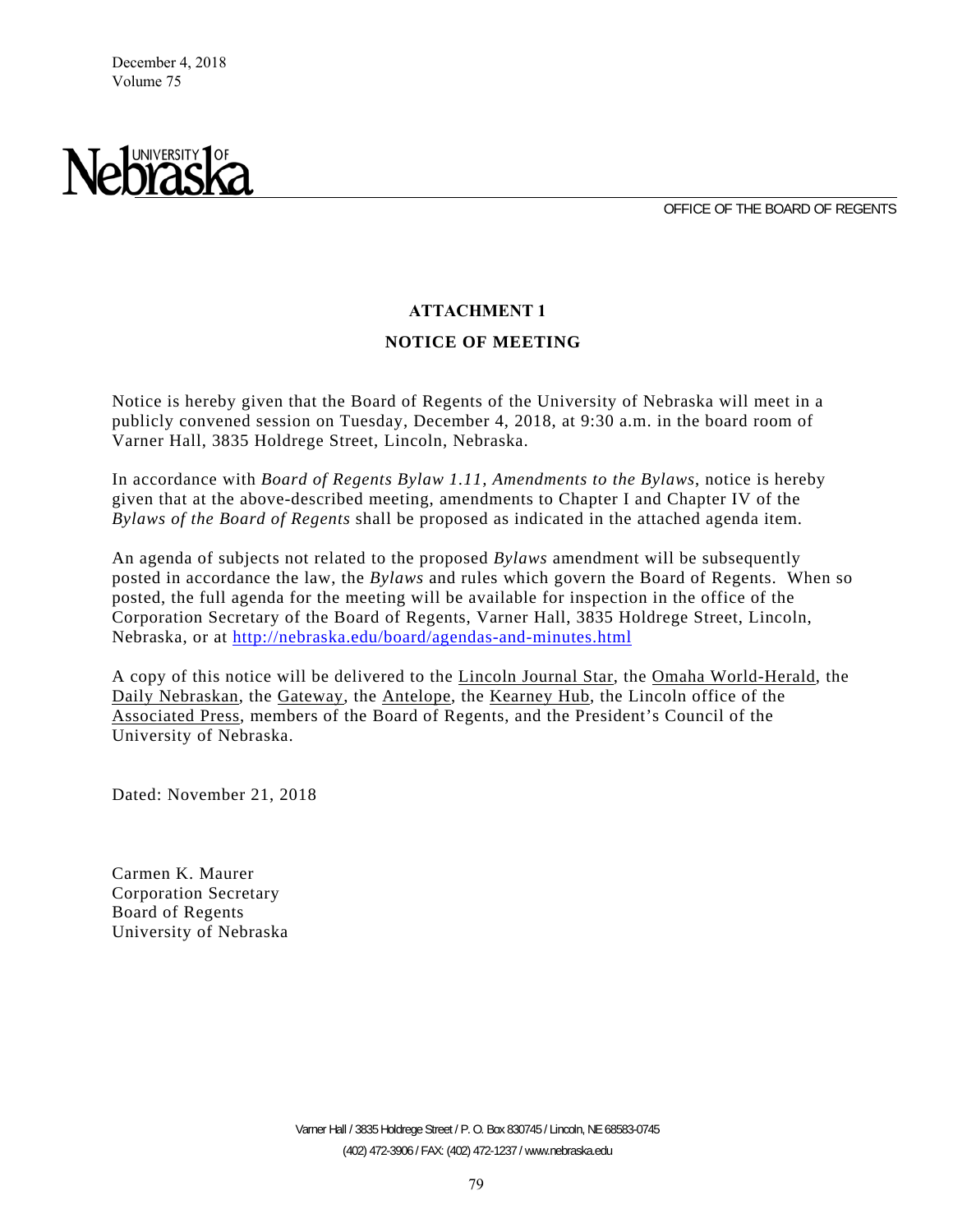| TO:                  | The Board of Regents                                                                                                                                                                                                                                                                                                                                                                                                                                                                                                                                                                                                                                                                                                                                                                                                                                                                                                                                                                                                                                                                                                                                                                                                                                                                                                                                                                                                                                                                                                                                                                                                                                                |
|----------------------|---------------------------------------------------------------------------------------------------------------------------------------------------------------------------------------------------------------------------------------------------------------------------------------------------------------------------------------------------------------------------------------------------------------------------------------------------------------------------------------------------------------------------------------------------------------------------------------------------------------------------------------------------------------------------------------------------------------------------------------------------------------------------------------------------------------------------------------------------------------------------------------------------------------------------------------------------------------------------------------------------------------------------------------------------------------------------------------------------------------------------------------------------------------------------------------------------------------------------------------------------------------------------------------------------------------------------------------------------------------------------------------------------------------------------------------------------------------------------------------------------------------------------------------------------------------------------------------------------------------------------------------------------------------------|
|                      | Academic Affairs                                                                                                                                                                                                                                                                                                                                                                                                                                                                                                                                                                                                                                                                                                                                                                                                                                                                                                                                                                                                                                                                                                                                                                                                                                                                                                                                                                                                                                                                                                                                                                                                                                                    |
| <b>MEETING DATE:</b> | December 4, 2018                                                                                                                                                                                                                                                                                                                                                                                                                                                                                                                                                                                                                                                                                                                                                                                                                                                                                                                                                                                                                                                                                                                                                                                                                                                                                                                                                                                                                                                                                                                                                                                                                                                    |
| <b>SUBJECT:</b>      | Amendments to the Bylaws of the Board of Regents, Chapter I,<br>related to The Board of Regents of the University of Nebraska, and<br>Chapter IV, related to Rights and Responsibilities of Professional<br>Staff.                                                                                                                                                                                                                                                                                                                                                                                                                                                                                                                                                                                                                                                                                                                                                                                                                                                                                                                                                                                                                                                                                                                                                                                                                                                                                                                                                                                                                                                  |
|                      | RECOMMENDED ACTION: Approve amendments to the Bylaws of the Board of Regents,<br>Chapter I, related to The Board of Regents of the University of<br>Nebraska, and Chapter IV, related to Rights and Responsibilities of<br>Professional Staff.                                                                                                                                                                                                                                                                                                                                                                                                                                                                                                                                                                                                                                                                                                                                                                                                                                                                                                                                                                                                                                                                                                                                                                                                                                                                                                                                                                                                                      |
| PREVIOUS ACTION:     | October 3, 2018 – A "For Information Only" item was submitted to<br>the Board of Regents.                                                                                                                                                                                                                                                                                                                                                                                                                                                                                                                                                                                                                                                                                                                                                                                                                                                                                                                                                                                                                                                                                                                                                                                                                                                                                                                                                                                                                                                                                                                                                                           |
|                      | On July 14, 1973 the Board of Regents adopted amended Bylaws of<br>the Board of Regents. Since that time, various amendments have<br>been made to Chapter 1, The Board of Regents of the University,<br>and Chapter 4, Rights and Responsibilities of Professional Staff.                                                                                                                                                                                                                                                                                                                                                                                                                                                                                                                                                                                                                                                                                                                                                                                                                                                                                                                                                                                                                                                                                                                                                                                                                                                                                                                                                                                           |
| <b>EXPLANATION:</b>  | In April 2018, University internal auditors reviewed certain<br>portions of the Bylaws of the Board of Regents. That review<br>prompts the recommended changes contained in this proposed<br>action, which reflect "housekeeping" amendments to that remove<br>obsolete materials from the Bylaws. They are:<br>(1) An amendment to Article 1.3 to harmonize Bylaws with present<br>practice by providing that the Chair "consult" with the Board when<br>appointing committees, and not require the Board to formally<br>approve committee appointments. The present practice of a<br>"consult" allows for planning and for Board committees to form<br>and start their work shortly after officers are elected at the annual<br>meeting;<br>(2) The obsolete Bylaws require the Corporation Secretary to send<br>to the President, Chancellors and university libraries "notices of<br>action taken by the Board as soon as possible after each meeting."<br>The Board has adopted a better practice whereby the Corporation<br>Secretary posts the minutes within a week after the meeting for all<br>persons, including the CEOs, to read. Minutes are archived both on<br>the University's website and in hard copy at UNL's Love Library.<br>It is proposed that this outdated language in Article 1.3.3 be<br>removed; and (3) Article 1.5.2 requires that all recommendations<br>for degrees be submitted to the Corporation Secretary and entered<br>in the official records of the Board of Regents, which has been as<br>interpreted as meaning the minutes. This requirement would be<br>extremely cumbersome, given the size of the present graduating |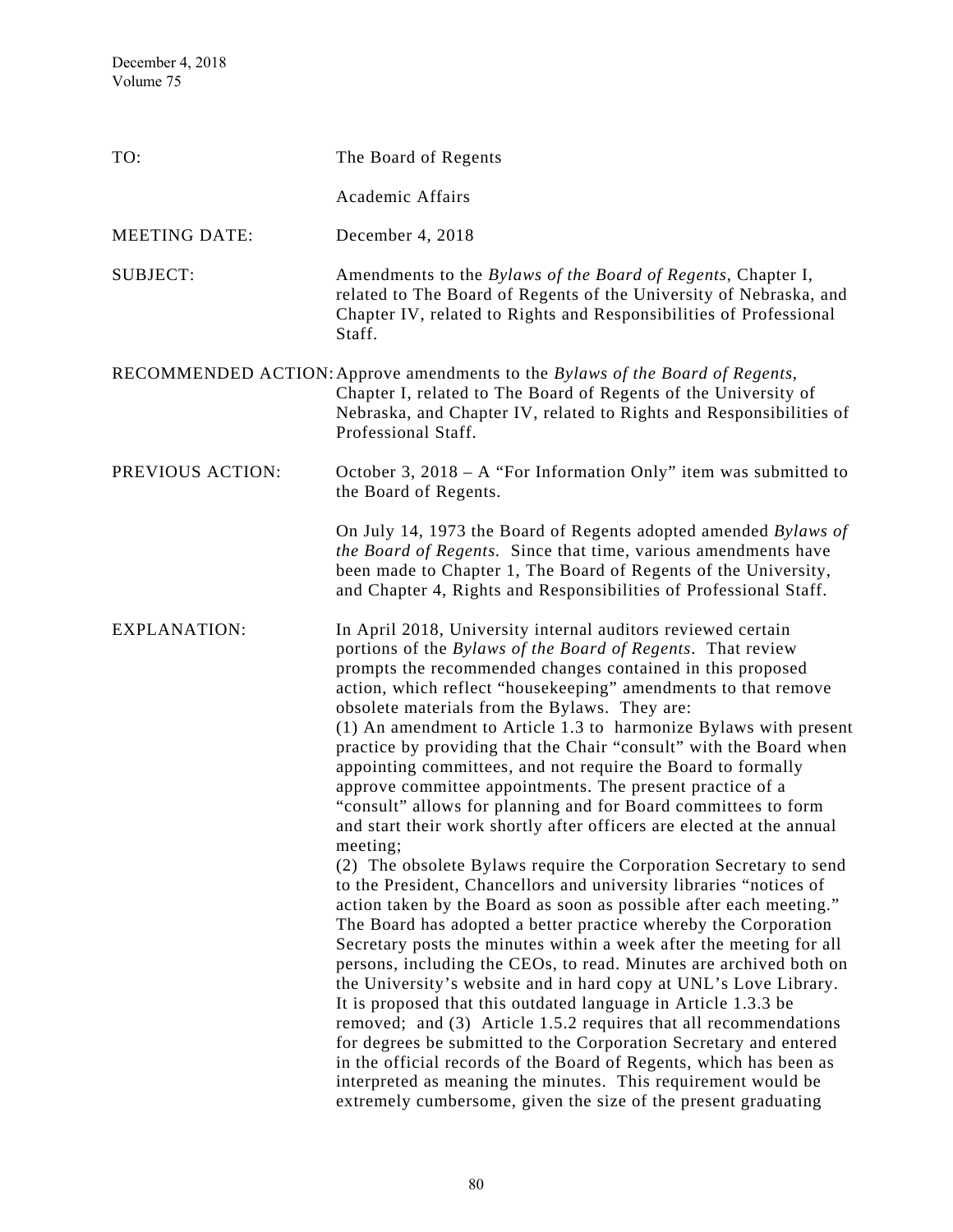classes. The official records of degrees awarded are maintained by the respective campus registrars, and the proposed amendment to this article reflects that practice.

In addition, faculty bring to our attention that the support staff provided to Nebraska Extension by the counties and their county extension boards are not employees of the University of Nebraska,

as they once were many years ago. The proposed amendment to Article 4.4.5 reflects present contractual relationship the University has with the counties.

The following shows precisely the changes proposed should the Board adopt these Bylaw changes at its December 2018 meeting:

# **Chapter I. The Board of Regents of the University of Nebraska**

- 1.3 **The Chair of the Board.** The Board shall select one of its members as its Chair at the annual meeting in January. Unless he or she resigns or is removed by a majority vote of the Board, the Chair shall hold office for one year or until a successor is selected and qualified. The Chair shall preside at all meetings of the Board at which he or she is present. The Chair's signature shall appear on diplomas and like documents issued by the authority of the Board. Unless it is otherwise ordered by the Board, or otherwise provided in these Bylaws, the Chair shall sign all contracts and other instruments requiring execution on the part of the Board and perform all other duties incident to such office. The Chair, in consultation with the approval of the Board, shall appoint all Committees of the Board.
- 1.3.3 **Corporation Secretary.** The Board, after consultation with the President, shall appoint a Corporation Secretary, and may also appoint an Assistant Corporation Secretary of the Board to act in event of the absence or disability of the Corporation Secretary, or to assist the Corporation Secretary as may be determined by the Board. The Corporation Secretary, or, in the event of absence or disability, the Assistant Corporation Secretary, shall:
	- (c) Prepare and send out notices of action taken by the Board as soon as possible after each meeting, forwarding same to the chief executive officer of each of the major administrative units and to the libraries thereof, and to any others who in the Corporation Secretary's judgment should receive such notice and minutes: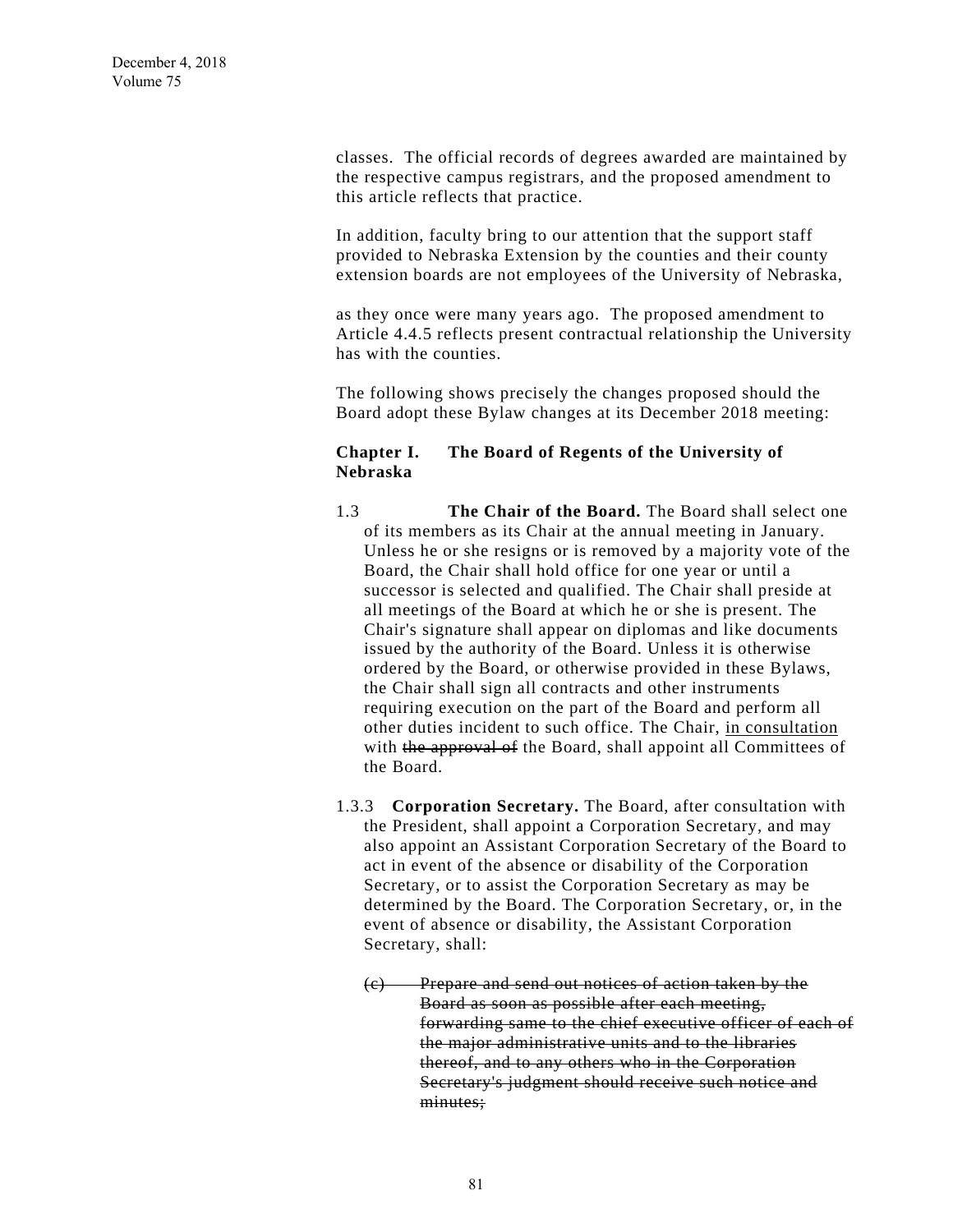1.5.2 Recommendations, Records, and Honorary Degrees. With the exception of honorary degrees, no degree, diploma, or certificate in course shall be conferred, granted, or approved by the Board unless the person receiving the same has been recommended by the faculty of the college in which he or she shall have pursued his or her studies; provided that no such degree, diploma or certificate in course shall be conferred, granted, or approved by the Board unless the candidate has paid all required fees and completed other required documents. Faculty recommendations of candidates for degrees and certificates in course shall be made in writing signed by the respective deans. Such written recommendations shall be forwarded to the Office of the Corporation Secretary. The Corporation Secretary shall enter upon the official records the action by the Board and Each administrative unit shall implement processes within its Office of the Registrar, or such similar office, to keep the official and accurate records of the names of all persons receiving degrees, diplomas, or certificates in course. Each of the responsible faculty governing units, through such procedure as it may adopt, may recommend to the Board candidates for honorary degrees. An honorary degree shall not be granted to any person holding an appointment with the University.

## **Chapter IV. Rights and Responsibilities of Professional Staff**

- 4.4.5 **County Employees of the Cooperative Extension Service of the University of Nebraska-Lincoln**. The terms, conditions, and length of appointments of county employees of the Cooperative Extension Service of the University of Nebraska-Lincoln shall be governed by the terms of their contract and by Rules of the Board specifically applicable to them as a class, and shall not be governed by Sections 4.4.1 through 4.4.3 of these Bylaws.
- 4.4.5 **Extension Personnel**. In cooperation with Nebraska county governments and to further the shared goals and missions of Nebraska Extension, the University of Nebraska places within the state's counties those university employees, such as its Extension Educators and Extension Assistants, in order to provide administrative leadership to the local extension programs adopted by those county extension boards. The Extension Educators and Extension Assistants are at all times employees of the University of Nebraska, subject to the terms and benefits of the employment applicable to University of Nebraska employees. In turn, counties provide county employees to support the Extension Educators and Assistants in their administrative roles. Such supportive county employees are employed by the counties pursuant to county human resource policies, county benefit policies, and all other terms of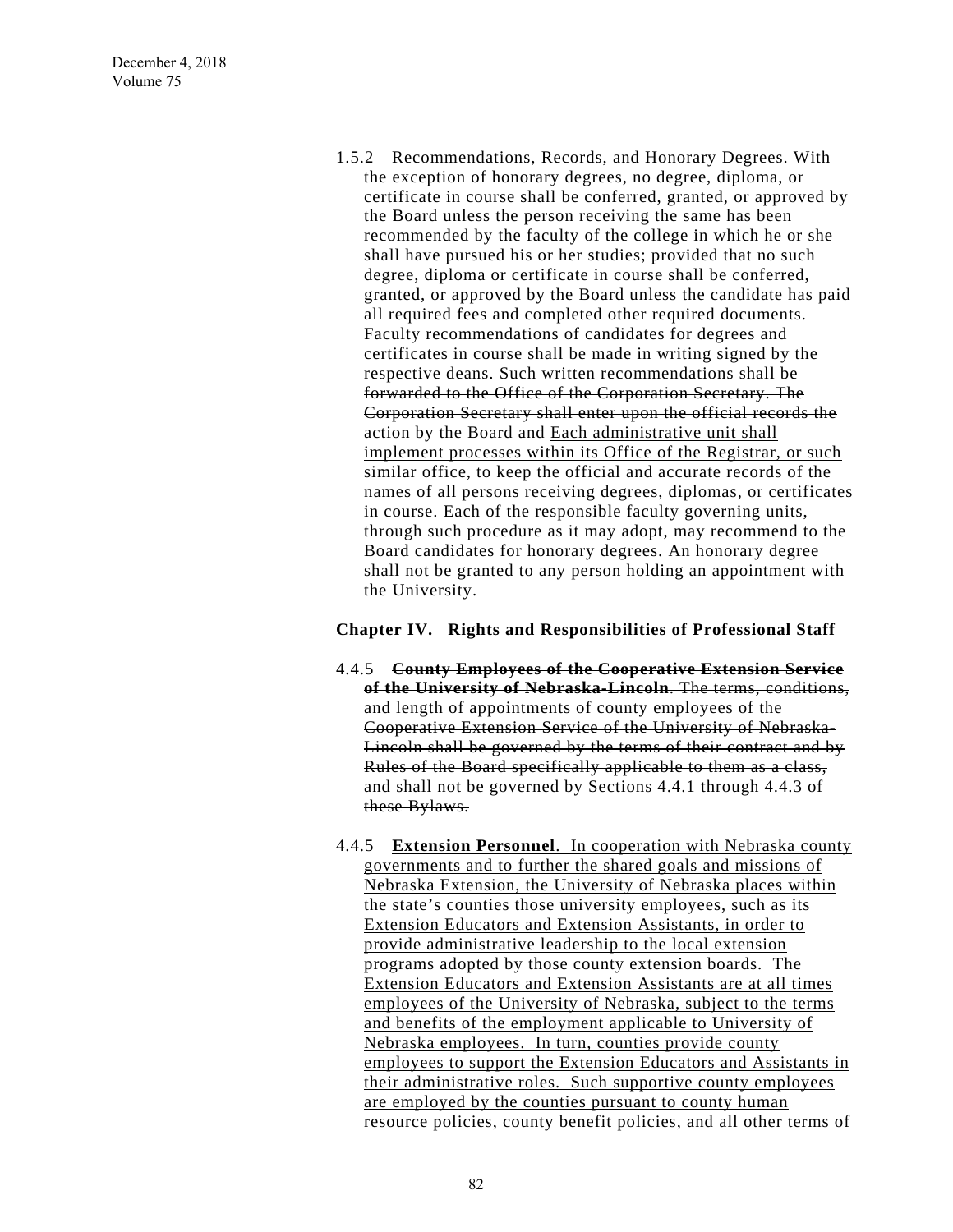|              | employment applicable to the relevant county's(ies')                                                                                                                       |
|--------------|----------------------------------------------------------------------------------------------------------------------------------------------------------------------------|
|              | employment. The counties and the university shall carefully                                                                                                                |
|              | consider each other's recommendations and input in relation to                                                                                                             |
|              | their respective personnel, in order to best meet their mutual                                                                                                             |
|              | goals.                                                                                                                                                                     |
|              | These revisions have been reviewed by the Council of Academic<br>Officers; they also have been reviewed and recommended for<br>approval by the Academic Affairs Committee. |
| SPONSOR:     | Susan M. Fritz                                                                                                                                                             |
|              | Executive Vice President and Provost                                                                                                                                       |
| RECOMMENDED: | Hank M. Bounds, President<br>University of Nebraska                                                                                                                        |
| DATE:        | November 9, 2018                                                                                                                                                           |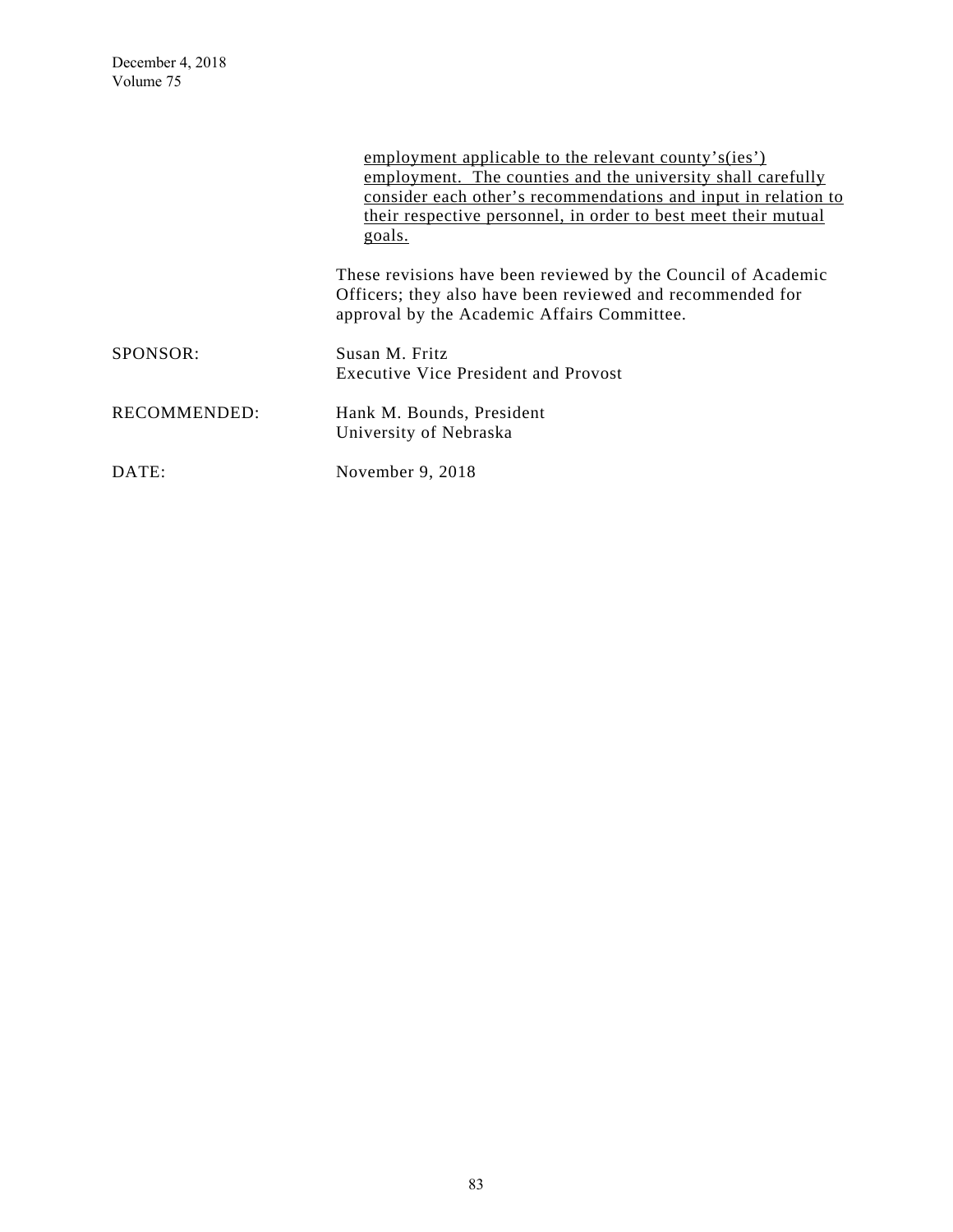# **ATTACHMENT 2 ADDENDUM IX-B-1**

Amendments to the *Policies of the Board of Regents of the University of Nebraska*, RP-6.3.1 Administrative Approval of University Contracts

# **Chapter 6. Business and Financial Management**

#### **RP-6.3 Contracts**

#### **RP-6.3.1 Administrative Approval of University Contracts**

- 1. Policy References
	- a. Section 6.1 of the *Bylaws of the Board of Regents of the University of Nebraska* relating to University obligations.
	- b. Section 6.4 of the *Bylaws of the Board of Regents of the University of Nebraska* relating to delegation of authority to the President to approve and execute certain types of University contracts.
- 2. Purpose

The purpose of this policy is to delegate authority to the President, and to officers and employees designated by the President, to approve and execute certain types of University contracts.

- 3. Definitions
	- a. Bylaws. Bylaws shall mean the *Bylaws of the Board of Regents of the University of Nebraska*.
	- b. Contract. Any deliberate written or oral engagement between the University and one or more other parties, upon a legal consideration, to do, or to abstain from doing some act.
	- c. Emergency. Circumstances where it is in the public interest for the University to immediately approve and execute a contract (a) to avoid the loss of life, health, safety, or property, (b) to respond to time limits established by persons or entities external to the University, or (c) to obtain cost savings for the University.
		- Emergency. Circumstances where it is in the public interest for the University to immediately approve and execute a contract without notice to the public, defined under Nebraska law as "any event or occasional combination of circumstances which calls for immediate action or remedy; pressing necessity; exigency; or a sudden or unexpected happening; or an unforeseen occurrence or condition," which includes, but is not limited to such circumstances as the avoidance of the loss of life, health, safety, or property; a natural catastrophe, such as tornado, storm, flood, snowstorm; a manmade disaster such as a gas explosion or fire; war; act of or serious threatened act of terrorism; or pandemic or widespread disease.
	- d. Non-capital goods used in the regular course of business. Any article of personal property to be procured by the University that in accordance with generally accepted accounting principles is not carried as a capital asset of the University.
	- Personal Property. Any item of property which is not real property.
	- f. Procurement. Any acquisition of property, equipment, goods or services by the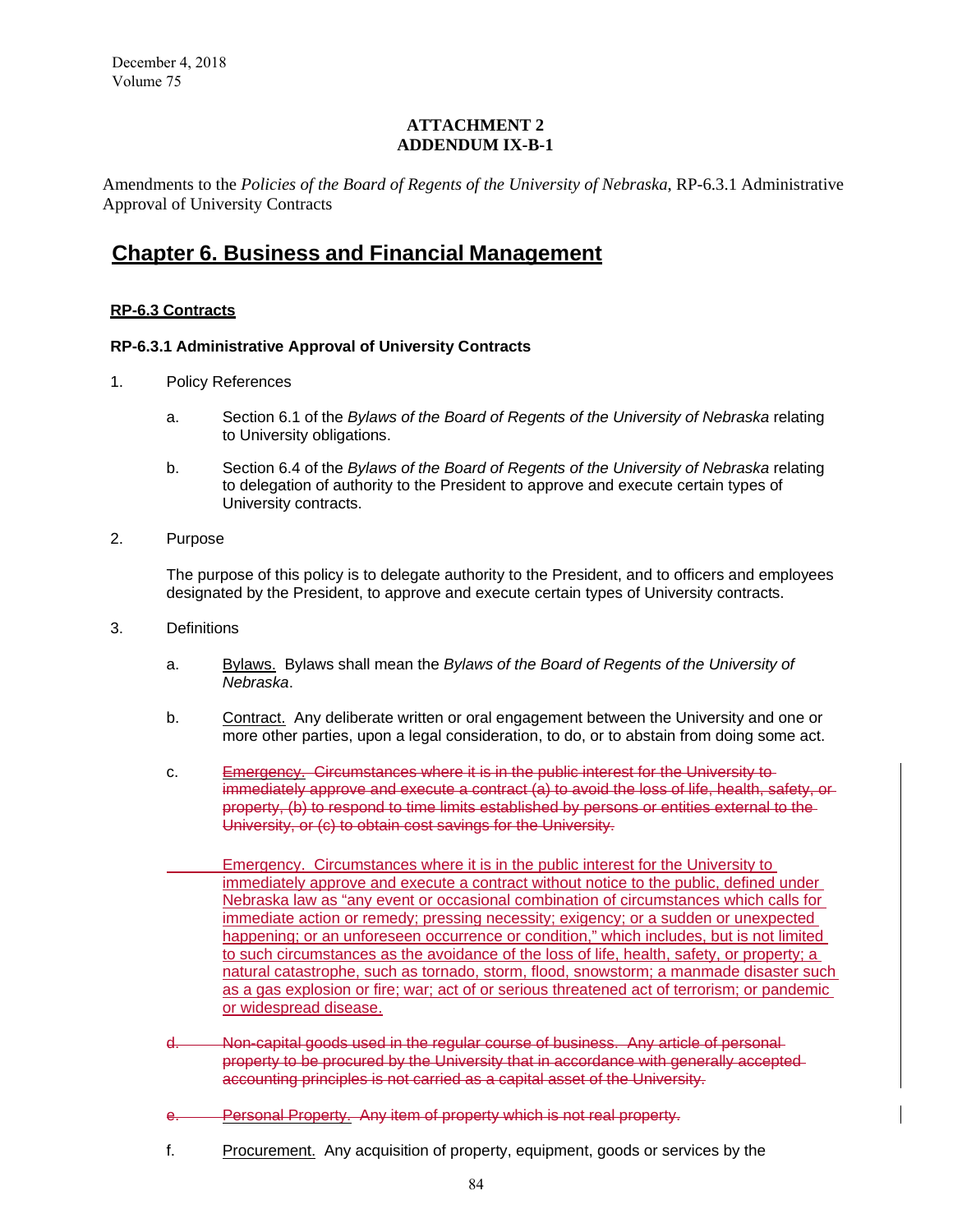University by purchase, lease or license from a contractor or vendor in exchange for payment of money or other consideration.

- g. Real Property. Refers to land, and shall include any right, title or interest in land or any building, structure or other improvement permanently affixed to land or a building or structure.
- Regular Course of Business. That which is required on a recurring basis in the normalday to day operations of the University.
- University-Related Use. A use of University owned real property under a lease or license contract which is directly related to and supportive of a teaching, research, public service, administrative or student service function of the University. Without limiting the generality of the foregoing sentence, a University-related use shall include a licensed student service or public service concession in a University building or facility, a lease of agricultural land for a use directly related to a University teaching or research function, and a lease of space in a University building to an incubator company for the transfer of University owned technology.
- Contract Term. When the length of a contract's term is relevant to the delegation of authority provided for in this Section 6.3.1, the contract's entire potential length shall be determinative, e.g. if a contract has an initial term of ten years with an option to renew for an additional five years, then for purposes of this policy, the term of the contract is deemed to be fifteen years.
- 4. President's Administrative Authority to Approve and Execute Contracts

Pursuant to Section 6.4 of the *Bylaws*, the President shall have authority to approve and to execute: the following types of contracts.

- a. Any contract for the procurement of services or non-capital goods used in the regular course of business in operation of the University.
- b. Any contract with a public utility or similar organization for the purchase of public utility services routinely used in the regular course of business in operation of the University.
- c. Any contract for the purchase of fuels (including but not limited to gasoline, oil, -odiesel fuel, propane, etc.) routinely used in the regular course of business in operation of the University.
- d. Any contract for the purchase or sale of livestock or livestock feed routinely used in the regular course of business in operation of the University.
- Any contract for the procurement of products for resale to consumers through University facilities, such as items sold through a University bookstore.
- f. Any contract where the University will provide services to an external party, including, but not limited to, research, instruction, consulting, planning, technical assistance, testing, or program development services, where the contract fee to be paid to the University does not exceed \$400,000.
- g. Any contract providing for the sale of a single item of personal property owned by the University where the reasonably estimated market value of the item does not exceed \$250,000; provided that a written report of each such contract in excess of \$100,000 shallbe made to the Board of Regents at its next regular meeting.
- h. Any contract relating to the staging, performance or sponsorship of any cultural,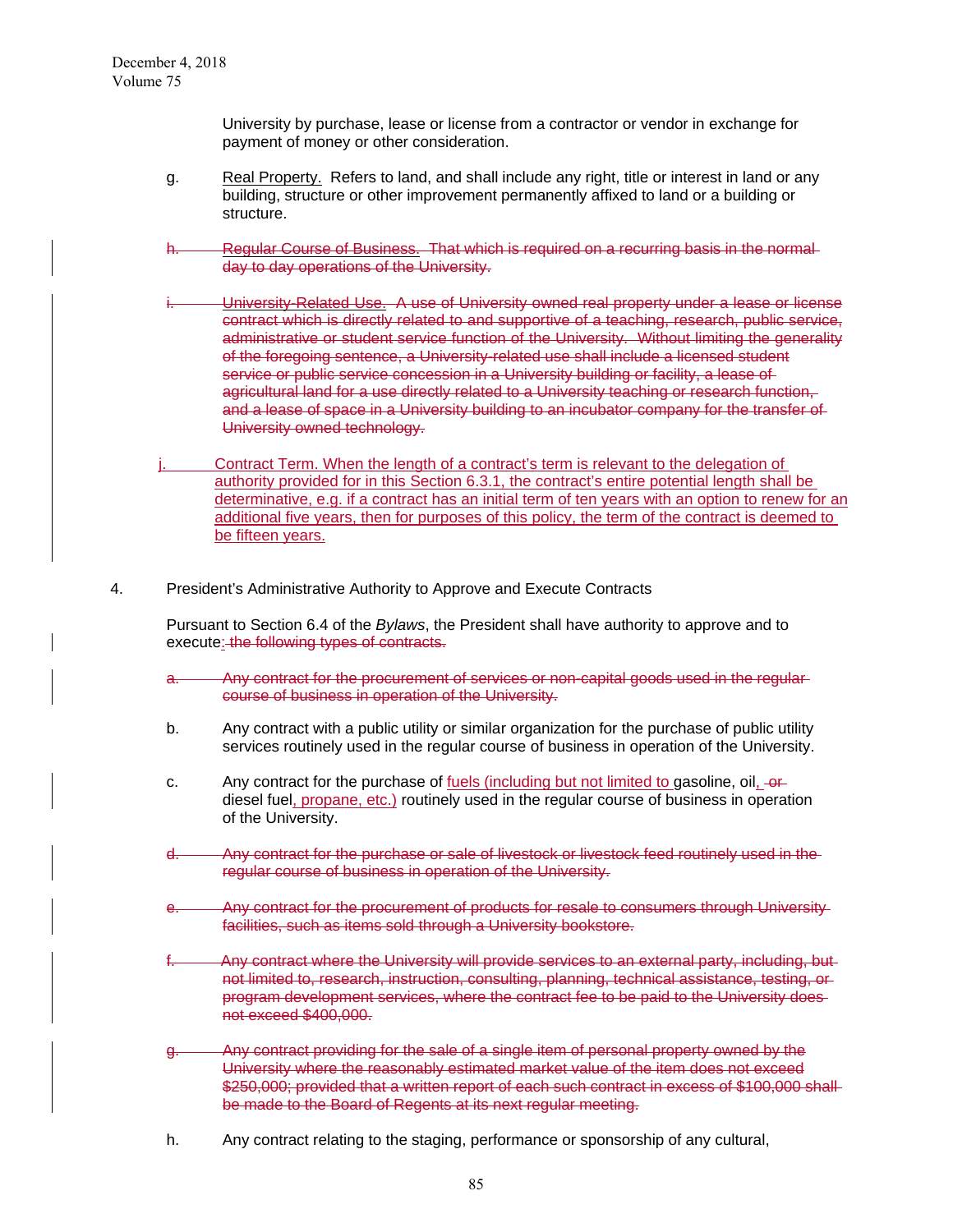performing arts, recreational or intercollegiate athletic event.

- Any contract for the procurement, deaccession or sale of material to be added to orremoved from the collection of any University gallery, library or museum facility in the regular course of business in operation of any such facility.
- Any contract whereby University of Nebraska Television will provide services to anexternal party, including, but not limited to, research, instruction, consulting, planning, production, technical assistance, or program development services; provided that a written report of each such contract in excess of \$400,000 shall be made to the Board of Regents at its next regular meeting subsequent to the execution of the contract.
- k. Any contract for the procurement of construction services or supplies for a building, structure or other improvement to real property which does not exceed \$5,000,000 in the aggregate. All such executed contracts in excess of \$1,000,000 shall be reported to the Board of Regents at its next regular meeting. (1) has a total projectcost of \$2,000,000 or less, and (2) is awarded in accordance with the requirements of RP-6.2.1 or RP-6.3.7; provided that a written report of any such contract in excess of \$250,000 shall be made to the Board of Regents at its next regular meeting subsequent to the execution of the contract.
- l. Any contract of any nature, not otherwise described in Section 6.3.1, subsection 4; provided that the contract does not exceed \$5,000,000 in the aggregate over the term of the contract. All such executed contracts in excess of \$1,000,000 shall be reported to the Board of Regents at its next regular meeting. Any contract for the procurement of personal property which (1) has a total contract price of \$400,000 or less, and (2) is awarded in accordance with the requirements of RP-6.2.1; provided that a written report of any such contract in excess of \$250,000 shall be made to the Board of Regents at its next regular meeting subsequent to the award of such contract.
- m. Any contract for the procurement of construction services or supplies for a building, structure or other improvement to real property which (1) has a total project cost in excess of \$2,000,000, (2) is awarded in accordance with the requirements of RP-6.2.1 or RP-6.3.7 for a total contract price not exceeding the budget for such procurement as approved by the Board of Regents; provided that a written report of each such contract shall be made to the Board of Regents at its next regular meeting subsequent to the award of the contract.
- Any contract for the procurement of personal property which (1) has a total contract price in excess of \$400,000, (2) is competitively bid as required by RP-6.2.1, and (3) is awarded to the lowest responsible bidder for a total contract price not exceeding the budget for such procurement as specifically approved by the Board of Regents; provided that a written report of each such contract shall be made to the Board of Regents at its next regular meeting subsequent to award of the contract.
- o. Any amendment of or change order to a contract for the procurement of construction services for a building, structure or other improvements to real property, if such contract is duly approved by the Board of Regents or duly approved and executed approved pursuant to Section 4am provided all such where the amendments or change orders for the project do not exceed, in the aggregate, the greater of  $$1,000,000$  is the greater of a total price of \$150,000, or represents or 1.25% of the total project cost; or Section 4n, where the amendment or change order has a total price of \$100,000 or less.
- p. Any contract for the procurement of professional services, except services of a licensed architect, engineer, landscape architect or land surveyor, where the total fee for services, including contractor expenses, will not exceed \$2,000,000\$400,000; provided that a written report of each such contract in excess of \$1,000,000\$250,000 shall be made to the Board of Regents at its next regular meeting subsequent to award of the contract. Any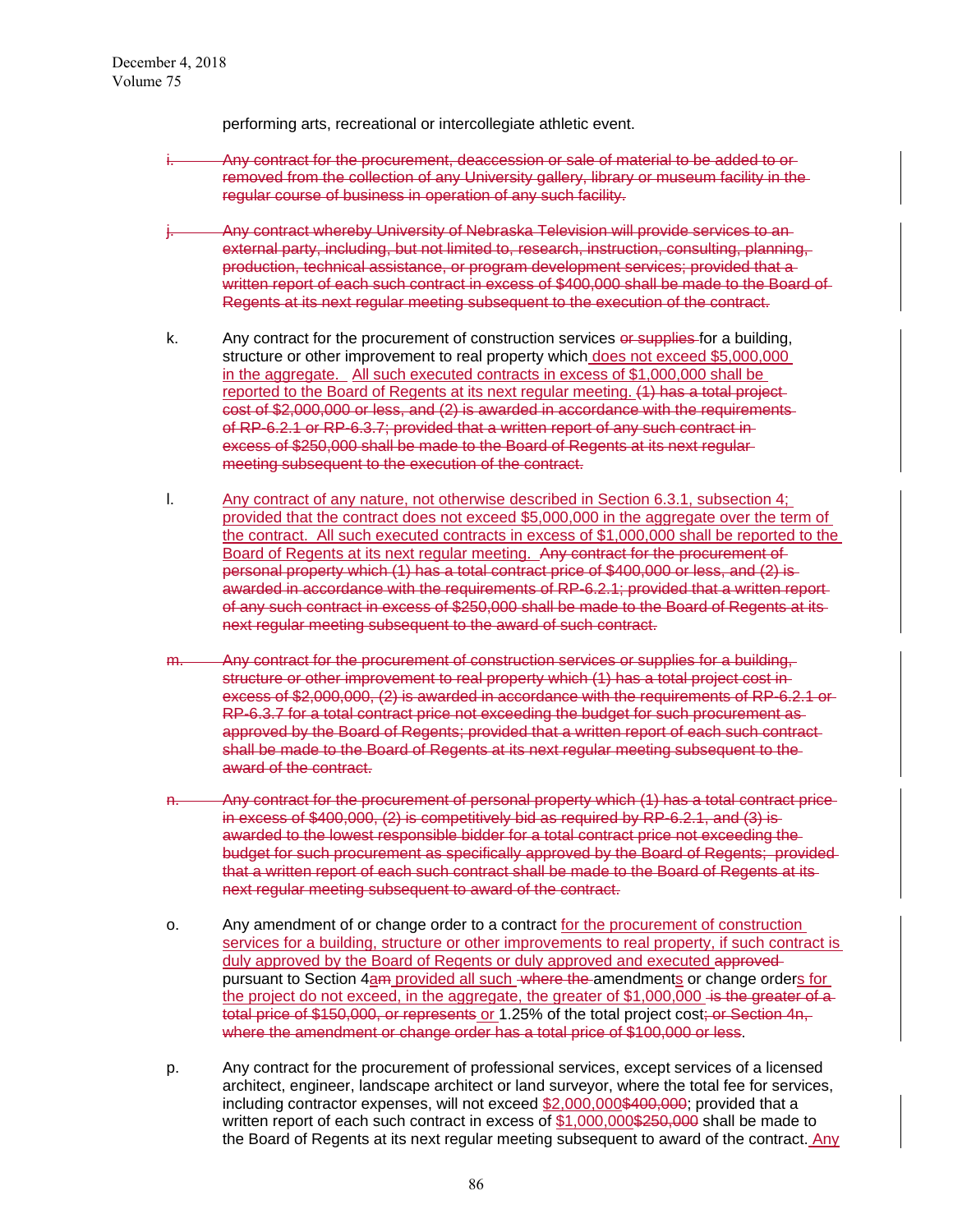contract with an accounting/auditing firm, regardless of dollar amount, must be preapproved by the Audit, Risk and Compliance Committee.

- q. Any contract for the procurement of the licensed professional services of an architect, engineer, landscape architect, or land surveyor, where the firm has been selected in accordance with RP-6.3.2.
- Any contract granting to the University a lease of or license to use or occupy real propertywhere (1) the term of the lease or license does not exceed ten years, and (2) the total rent or license fees payable by the University over the full term of the lease or license do not exceed \$400,000.
- s. Any contract granting to a party an external party a lease of or license to use University real property, provided (1) the term of the lease or license does not exceed twenty (20) years, or (2) the total aggregate rents or license fees payable over the term of the lease or license do not exceed \$5,000,000. A written report of each such executed contract in excess of \$1,000,000 shall be made to the Board of Regents at its next regular meeting. for a use that is not a University-related use where (1) such contract is awarded through a sealed bid public sale, and (2) the term of the lease or license does not exceed ten years and the total rent or license fees payable to the University over the full term of the lease or license do not exceed \$500,000; provided that a written report of each such lease or license contract for a term in excess of one year and \$250,000 shall be made to the Board of Regents at its next regular meeting subsequent to award of the contract.
- t. Any contract granting to an external party a lease of or license to use University realproperty for a use that is a University-related use where (1) the term of the lease or license does not exceed ten years, and (2) the total rent or license fees payable to the University over the full term of the lease or license do not exceed \$500,000; provided that a written report of each such lease or license for a term in excess of one year and \$250,000 shall be made to the Board of Regents at its next regular meeting subsequent to award of the contract.
- u. Any contract for or grant of an easement encumbering University real property  $\theta$ governmental entity or a public utility where the value of the encumbrance of the easement and associated damages does not, in the reasonable judgment of the University, exceed a commercial value of \$1,000,000 \$100,000; provided that a written report of the grant of any such easement having a value in excess of \$500,000 \$50,000 shall be made to the Board of Regents at its next regular meeting subsequent to the date of such grant by the University.
- v. Any contract  $(1)$ -granting a license or assigning the right to grant a license in any University technology as part of the transfer of such technology for commercial purposes, or (2) granting a sponsorship of any intercollegiate athletic sport or activity of the University for a total fee not exceeding \$4,000,000, including the grant of a license or right to use University trademarks, trade names, or logographics in connection therewith, provided that an annual written report of all such contracts shall be made to the Board of Regents at a public meeting of the Board.
- w. Any contract of employment with a University faculty or staff member, including UNMC Terms of Employment Agreements with clinical faculty and UNMC Supplemental Compensation Agreements, for appointments and salary obligations that may be approved by the President or his or her designees under Section 3.2 of the *Bylaws.*; provided that a quarterly written report of the compensation and length of term of each appointment to an administrative position and to a faculty position at the rank of assistant professor and above shall be made to the Corporation Secretary.
- x. Any contract for the disposal of real property that the President is authorized to approve in accordance with Section 7 or RP-6.2.3.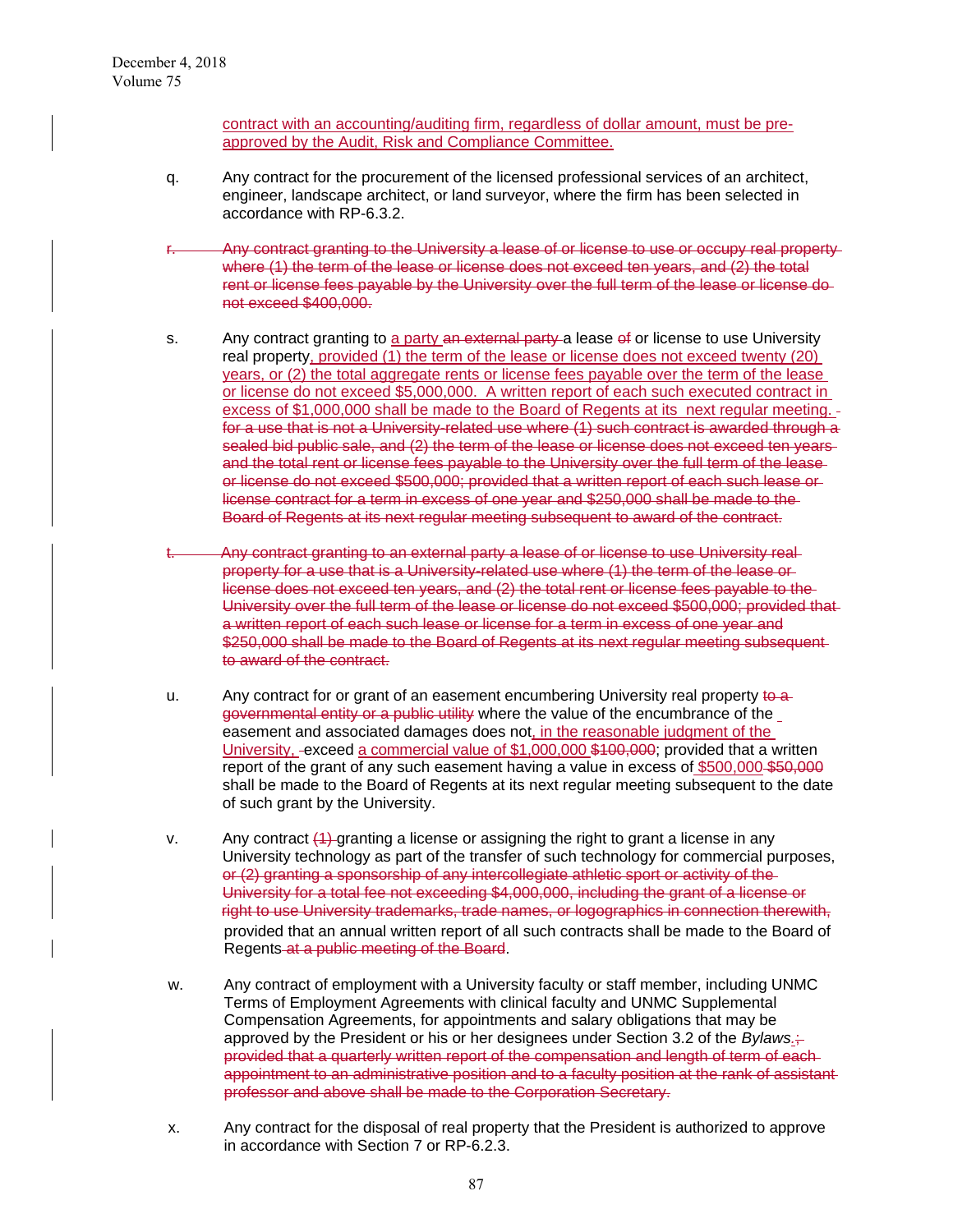- y. Any contract relating to acceptance of a gift or grant that the President or a Chancellor is authorized to accept in accordance with RP-6.6.7.
- z. Any subcontract awarded in accordance with a grant to the University in the normal course of business.
- aa. Contracts and all other documents as may be required in connection with the issuance of indebtedness to refund outstanding indebtedness, including, without limitation, lease obligations, may be approved by the President, in consultation with the Chair of the Board of Regents. The President, or in his absence, the Vice President for Business and Finance, is authorized to approve such resolutions, supplemental resolutions, trust indentures, supplemental master trust indentures, financing agreements, tax compliance agreements, continuing disclosure certificates, preliminary and final official statements, inducement letters, bond purchase agreements, closing certificates and other documents in substantially the form as those adopted or approved by the Board in connection with the issuance of the outstanding indebtedness. The refunding shall be reported to the Board at its next regularly scheduled meeting.
- 5. Delegation of President's Authority to Approve and Execute Contracts

The President may from time to time delegate all or any part of his or her authority to approve and execute contracts, as specified above in Section 4 of this policy, to such other administrative officers and professional staff employees of the University as the President shall determine will provide for the most efficient conduct of the University business affairs. Any such delegation of authority or change to an existing delegation of authority shall be made in writing, signed by the President, and reported to the Audit Committee of the Board of Regents at its next meeting following such change. A a copy of each written delegation shall be maintained on file as a matter of public record in the office of the Corporation Secretary. Such delegations shall be reported to the Audit Committee of the Board of Regents at their first meeting of each calendar year.

6. President's Authority between Board of Regents Meetings

The President is authorized to enter into a contract otherwise requiring approval by the Board of Regents if:

- a. Upon request of the Chancellor of the relevant campus, or the Vice President for Business and Finance in the case of contracts applicable to the University system, the President reasonably determines that circumstances exist that present a genuine and important need to execute a particular contract prior to the next regularly scheduled meeting of the Board of Regents;
- The President notifies the members of the Board of Regents as to the nature and magnitude of the contract; and
- The President consults and receives the approval of the Executive Committee of the Board of Regents.

The authority delegated herein shall be narrowly construed, and the execution of contracts under this section shall not be liberally granted. The authority to execute employment contracts, lettersof appointment and other personnel matters, requiring approval of the Board of Regents, is not delegated pursuant to this section.

At the meeting of the Board of Regents following any contract executed by the President pursuant to this delegation, the President shall provide a report to the Board, describing the nature, terms, and consideration of the contract. Section 5 above, relating to delegation of the President's authority to other administrative officers and professional staff is not applicable to this section.